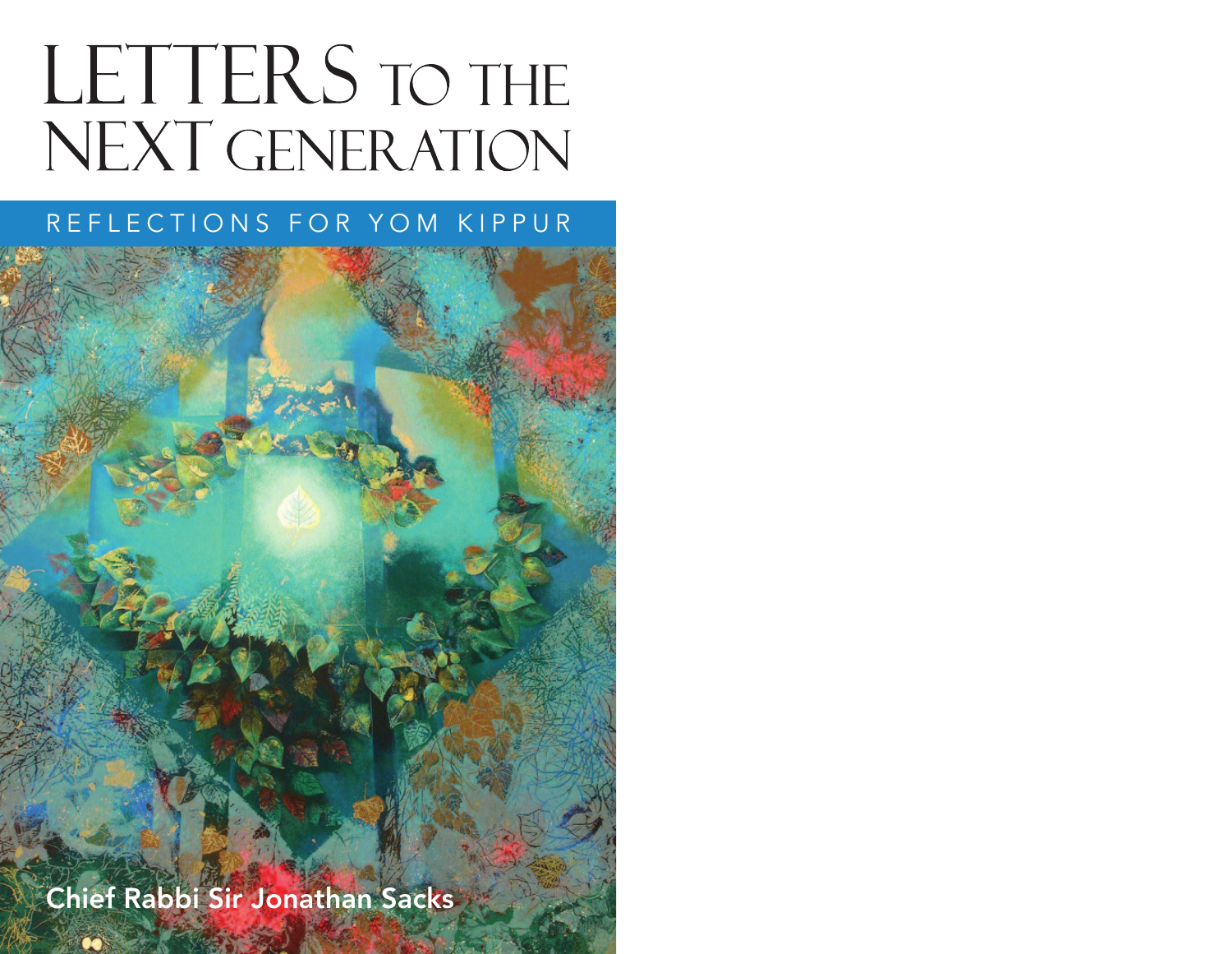## LETTERS TO THE NEXT GENERATION

REFLECTIONS FOR YOM KIPPUR

Chief Rabbi Sir Jonathan Sacks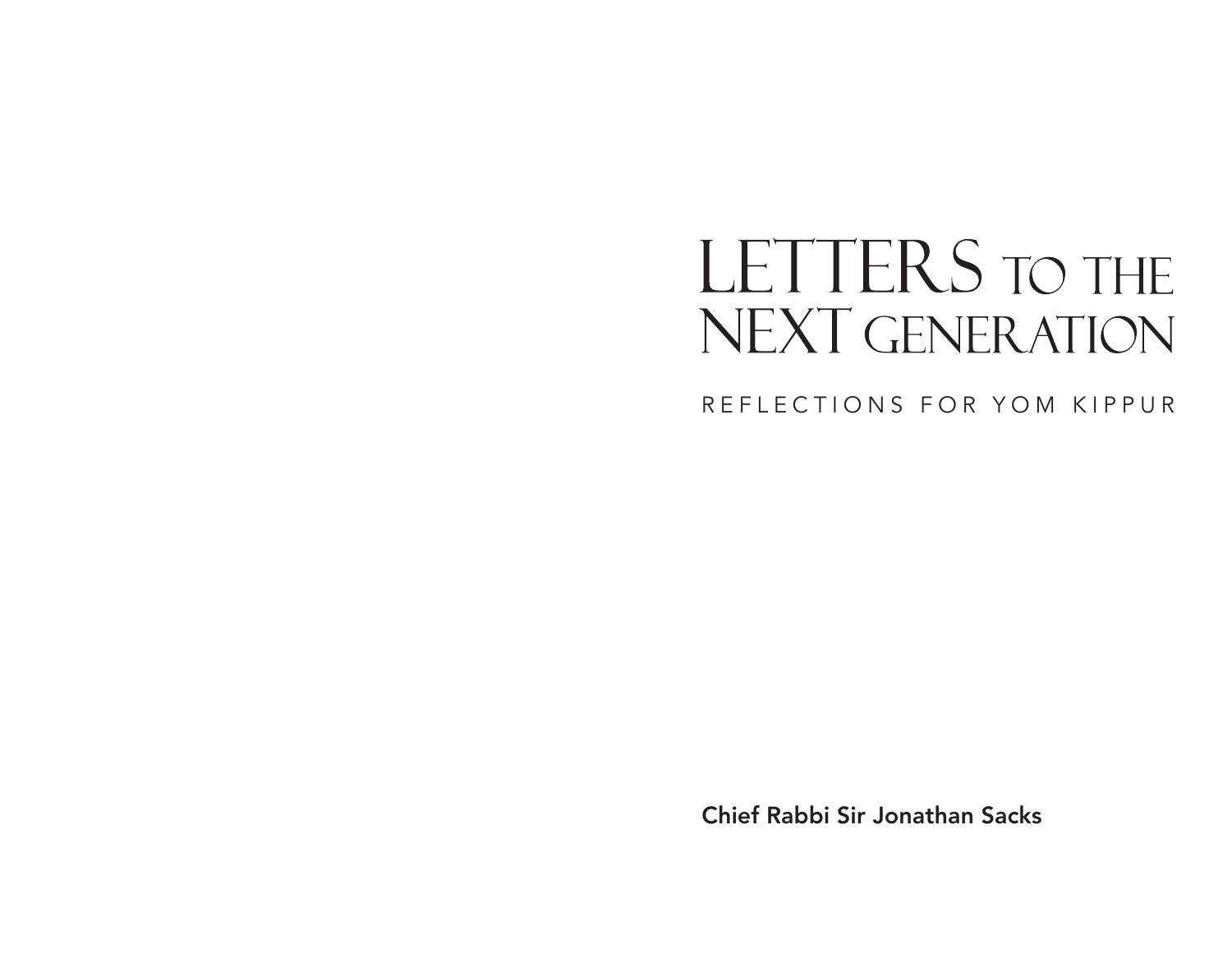## *Contents*

| Letter 2: The price of things and the value of things  10 |
|-----------------------------------------------------------|
|                                                           |
|                                                           |
|                                                           |
|                                                           |
|                                                           |
|                                                           |
|                                                           |
|                                                           |

Copyright © Office of the Chief Rabbi September 2009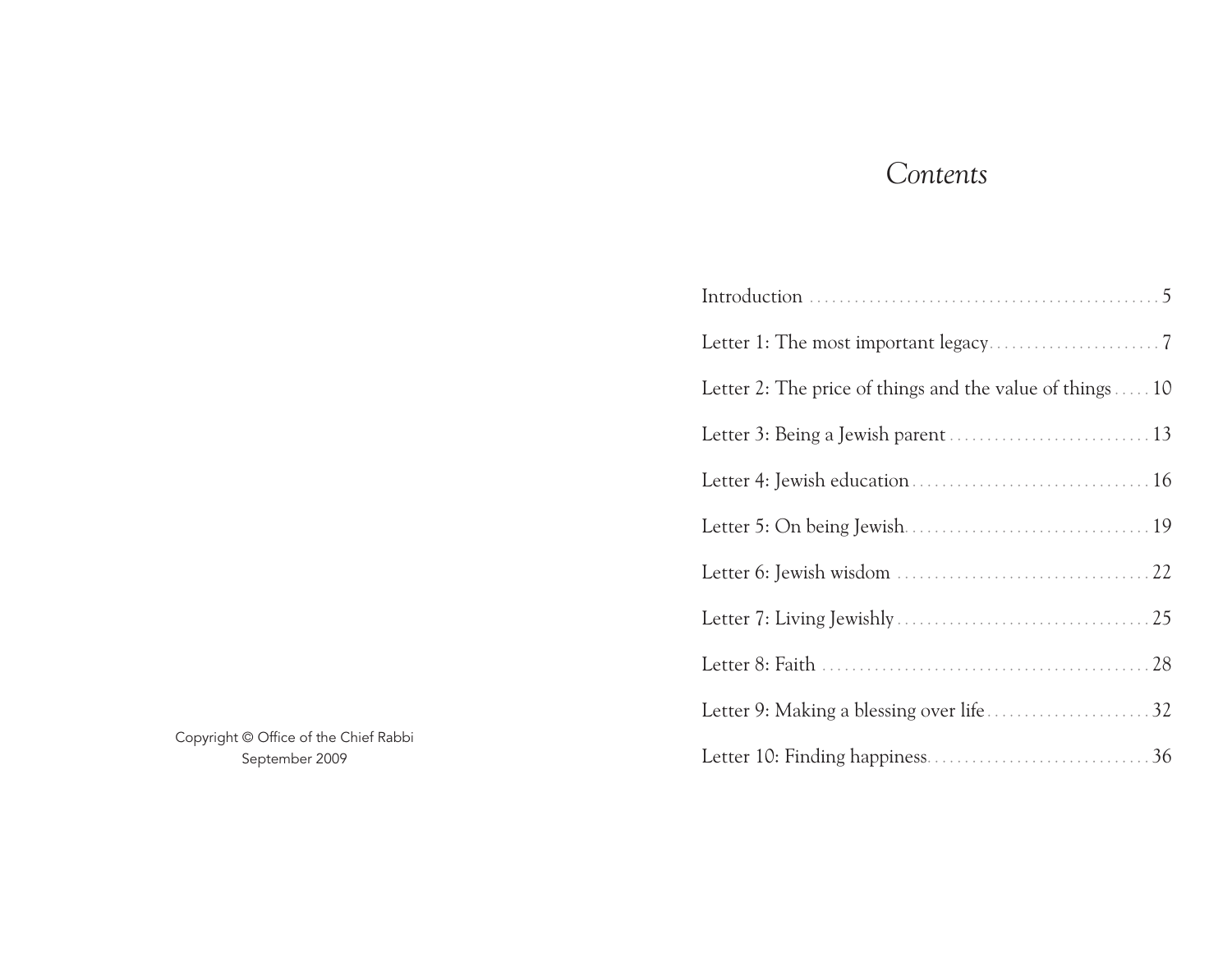## *Introduction*

*The booklet is dedicated in memory of*

*Susi and Fred Bradfield* k"z

*who, in their lifetime, instilled in their children and grandchildren a deep love of Judaism and the importance of its values. Their commitment to Judaism, the Jewish people and to Israel has remained an inspiration to their family and to all who knew them. Their lives were "letters to the next generation". May their memory always be for a blessing.*

*Yom Kippur is the day of days, when we give an account of our lives. We reflect on what has happened to us and what we plan to do in the coming year. To help this process I've written some thoughts that may evoke reflections of your own, for each of us must make his or her own decisions and no one can make them for us.*

*I've cast them in the form of letters written by a father to his children who've just become parents in their own right. I've done so because it's a way of discussing the big decisions that shape the rest of our life for us and those close to us. They are fictional letters, but the issues they raise are real.*

*Not all of us are married; not all are blessed with children; yet we can each make a unique contribution to the Jewish people by the life we lead and the kindness we show to others. Rashi wrote: "The main descendants of the righteous are their good deeds". Every good deed is like a child.*

*The single most important lesson of Yom Kippur is that it's never too late to change, start again, and live differently from the way we've done in the past. God forgives every mistake we've made so long as we are honest in regretting it and doing our best to put it right. Even if there's nothing we regret, Yom Kippur makes us think about how to use the coming year in such a way as to*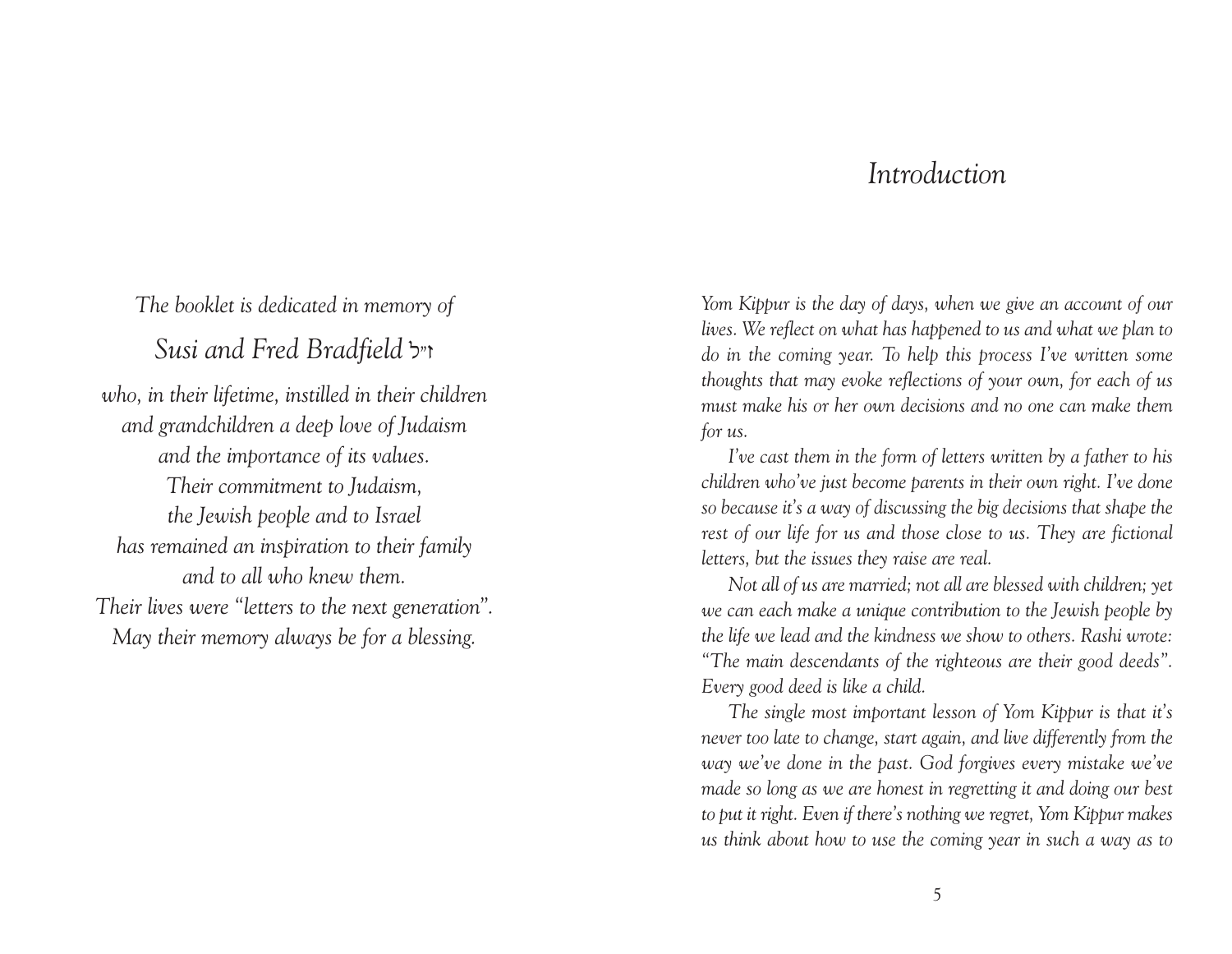*bring blessings into the lives of others by way of thanking God for all He has given us.*

*May God bless all of us for the coming year. May He hear and heed our prayers. May He forgive us and help us forgive others. May He grant you, your family, and the Jewish people throughout the world, a year of health and peace and life.*

Chief Rabbi Sir Jonathan Sacks *Tishri 5770*

## *Letter 1: The most important legacy*

DEAR SARA, DEAR DAVID, <sup>I</sup> am writing these letters to you as Yom Kippur approaches, because it's the day on when we ask the deepest questions about our lives. Who are we? How shall we live? What chapter will we write in the Book of Life?

It's also a time to say the things we've left unsaid. The most important thing your mother and I want to say is that you are our beloved children. You have given us more joy than you can ever know. In all of life, you were God's most precious gift to us.

Perhaps there were times when we said things to you, or you to us, that we later regretted. Please wipe them from your memories. God forgives us: let us forgive one another. Life is too short for anger or anguish. Now you have both married and become parents. May your children give you the joy you gave us.

What inspired me to write these letters is the old Jewish custom that parents write their children *Tzavaot*, "ethical wills". It's based on the idea that the most important legacy we can give our children is not money or possessions, but spiritual ideals.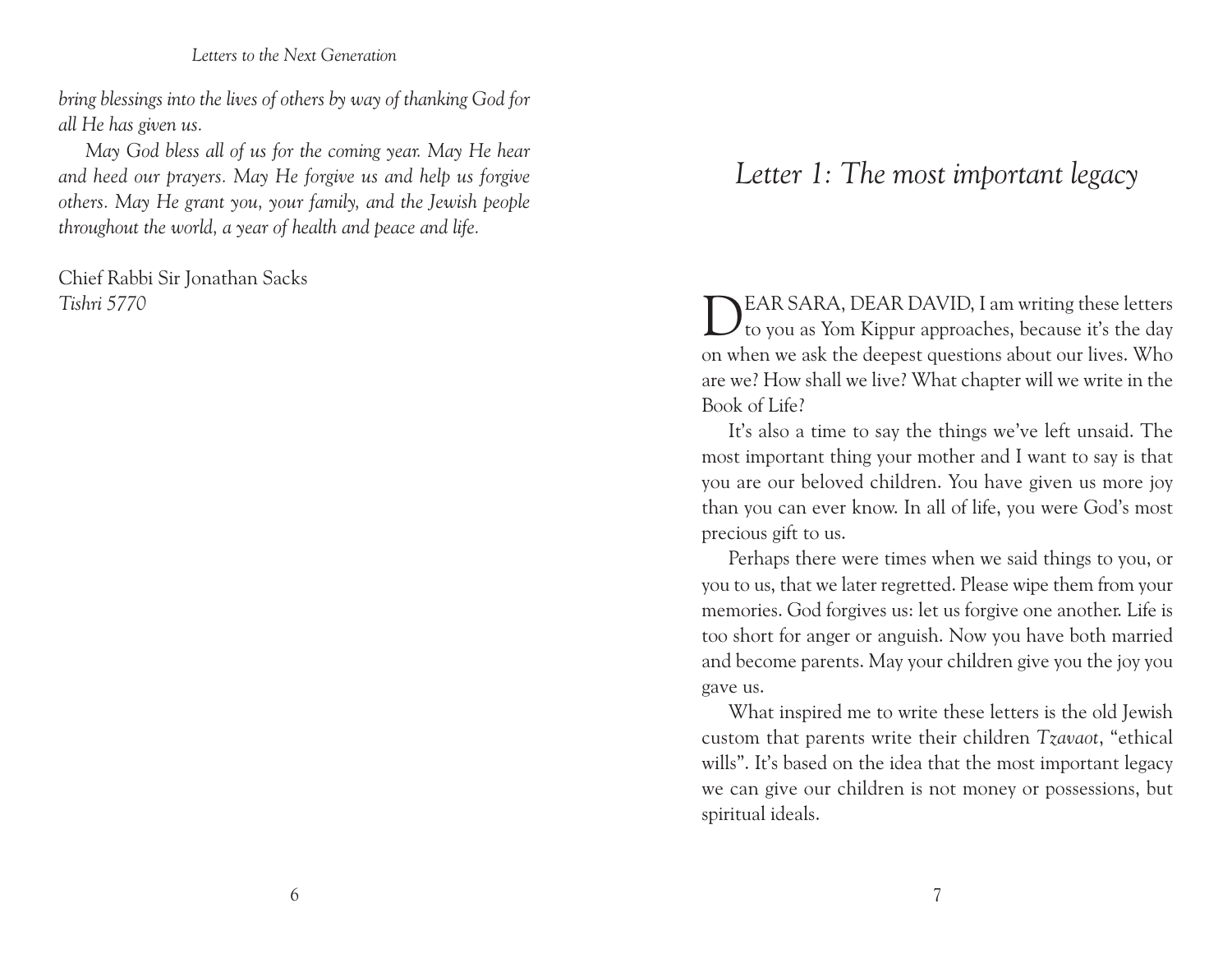#### *Letter 1: The most important legacy*

#### *Letters to the Next Generation*

I truly believe that. Give your children too much money or material gifts and you will spoil them. They will grow up unhappy and unfulfilled, and in the long run they won't thank you. It will damage them and your relationship with them. Tradition was right. The best things any of us can give our children are values to live by, ideals to aspire to, an identity so that they know who they are, and a religious and moral heritage to guide them through the wilderness of time.

Children grow to fill the space we create for them, and if it's big, they will walk tall. Ideals are big; material possessions are small. Ideals are what make life meaningful. People may *envy* others for what they earn or own, but they *admire* others for what they are and what principles they live by – and it's better to be admired than to be envied.

That is what Yom Kippur is about. Judaism sets the bar high. It's a demanding, challenging religion, but that is its greatness. If I were to define what it is to be a Jew, I would say it is to be an ambassador for God.

We were never asked to convert the world, but we were asked to be living role models of justice, compassion, chessed and *tzedakah*. We are the people of the Book, who put learning and study at the pinnacle of our values, to show that faith is neither ignorant nor blind. We were asked to live our faith, day by day, act by act, through the complex choreography we call *halakhah*, the intricate beauty of Jewish law. Judaism is a religion of high ideals translated into simple daily deeds.

That's what we received from our parents. It's what we have tried to give you. It's what we hope you will give your children. Not expensive clothes or holidays or the latest

mobile phone. These are distractions from life, not life itself. Life is made by what you live for.

I say this to you at this holy time because I've seen too many people make the same mistake. Their marriages fail or they have a breakdown in relationship with their children and they ask, "What did I do wrong? I gave them everything". True, but not true. They gave them everything *except* what mattered: time, attention, selfless respect, and genuine, ethically demanding, spiritually challenging values.

Ideals will bring happiness to you and your children.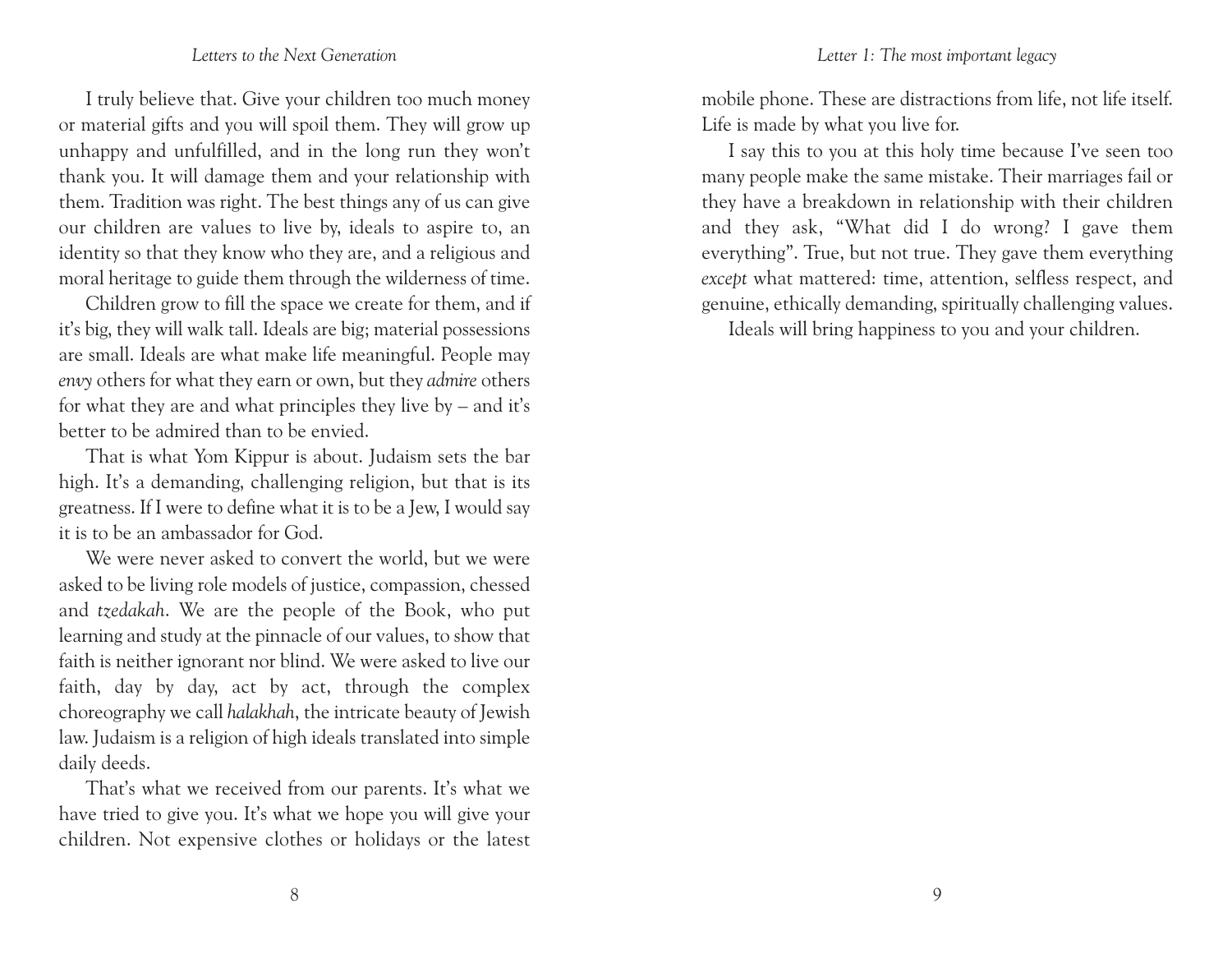## *Letter 2: The price of things and the value of things*

SARA, DAVID, these have been tough times. Financial collapse, economic recession, and uncertainty ahead. People have lost their savings, their jobs, even their homes. What do you do in times like these? The best answer was given by an American politician: *Never waste a crisis*. You learn more in bad times than in good.

The Chinese ideogram for 'crisis' also means 'opportunity'. Perhaps that's why the Chinese have been around so long. Only one language I know goes one further, and that is Hebrew. The Hebrew word for 'crisis' is *mashber*, which also means a birthing-stool. In Hebrew, crises are not just opportunities; they are birthpangs. Something new is being born. That's why Jews have survived every crisis in 4,000 years and emerged even stronger than they were before.

What the financial collapse should teach us is that we were becoming obsessed with money: salaries, bonuses, the cost of houses, and expensive luxuries we could live without. *When money rules, we remember the price of things and forget the value of things*. That is a bad mistake. The financial collapse happened because people borrowed money they didn't have, to buy things they didn't need, to achieve a happiness that wouldn't last.

#### *Letter 2: The price of things and the value of things*

The whole of consumer society is based on stimulating demand to generate expenditure to produce economic growth. This involves turning genuine values upside down. Advertising creates a thousand blandishments that focus our minds on what we *don't* have, while real happiness (as *Pirkei Avot* tells us) lies in rejoicing in what we *do* have.

So in a curious way a consumer society is a mechanism for creating and distributing unhappiness. That is why an age of unprecedented affluence also became an age of unprecedented stress-related syndromes and depressive illnesses. The most important thing any of us can learn from the present economic crisis is: think less about the price of things and more about the value of things.

There was one moment in the Torah when the people started worshipping gold. They made a Golden Calf. The interesting thing is that if you read the Torah carefully you'll see that immediately before and after the Golden Calf, Moses gave the people a command, the command of Shabbat. Why that command, then?

Shabbat is the antidote to the Golden Calf because it's the day when we stop thinking about the price of things and focus instead on the value of things. On Shabbat we can't sell or buy. We can't work or pay others to work for us. Instead we spend the day with family and friends around the Shabbat table. In shul, we renew our contacts with the community. We listen to Torah, reminding ourselves of our people's story. We pray, giving thanks for all the blessings God has given us.

Family, friends, community, the sense of being part of a people and its history, and above all giving thanks to God: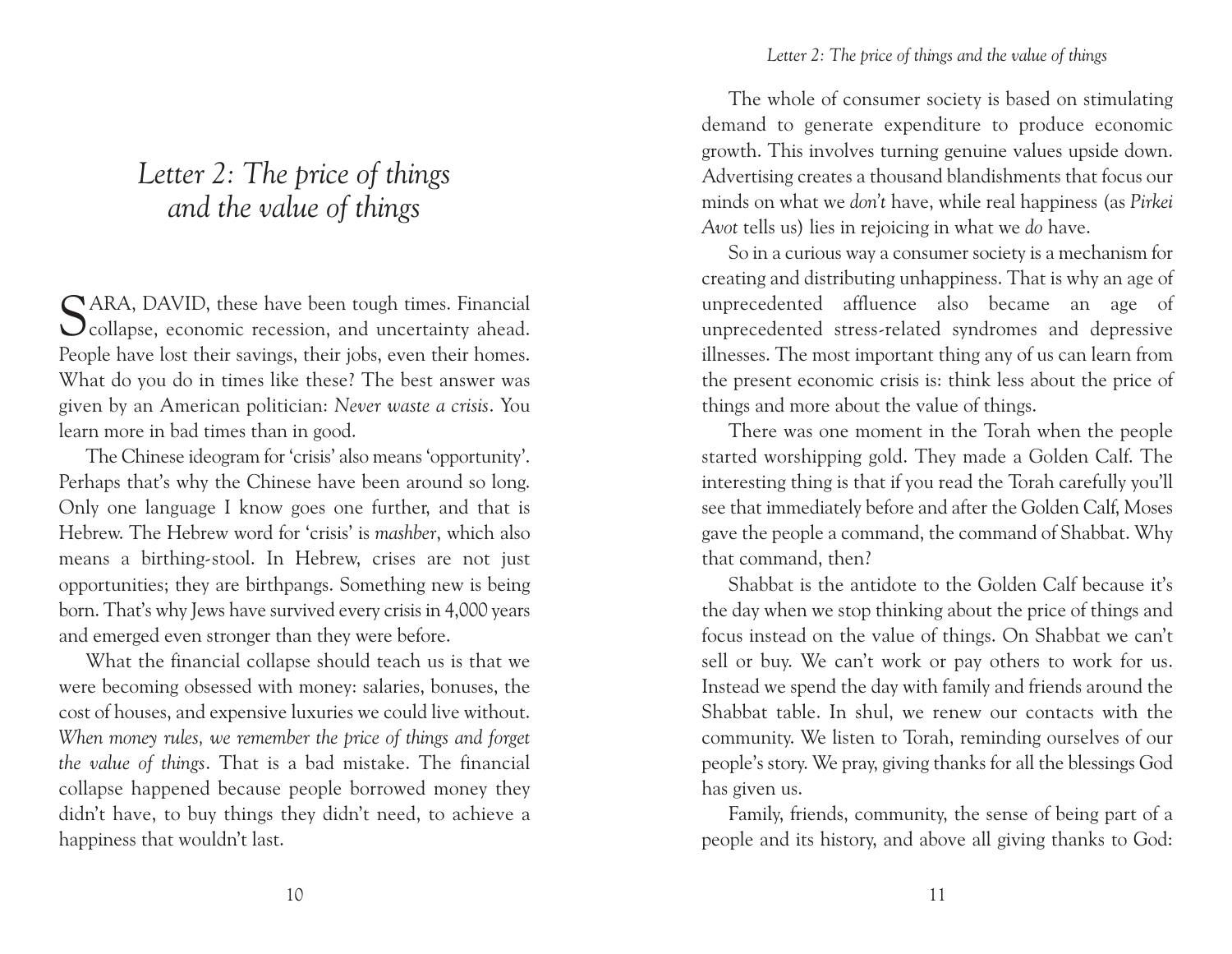these are things that have a value but not a price. Or, to put it another way: a basic principle of time management is to learn to distinguish between things that are *important* and things that are *urgent*. During the week, we tend to respond to immediate pressures. The result is that we focus on what's urgent but not necessarily important.

The best antidote ever invented is Shabbat. On Shabbat we celebrate the things that are important but not urgent: the love between husband and wife, and between parents and children. The bonds of belonging. The story of which we are a part. The community that we support and that supports us in times of joy or grief. These are the ingredients of happiness. No one's last thought was ever, "I wish I'd spent more time in the office".

Hard times remind us of what good times tend to make us forget: where we came from, who we are, and why we are here. That's why hard times are the best times to plant the seeds of future happiness.

## *Letter 3: Being a Jewish parent*

 $\bigcap$  ARA, DAVID, I want to talk about children. God has **O**blessed you both with children. They are the joy of our life, as of yours. Enjoy them. Spend time with them. Play, learn, sing, *davven* and do *mitzvot* with them. On nothing else will your time be better spent. The love you give them when they are young will stay with them throughout their lives. Like sunshine it will make them flower and grow.

Having children is more than a gift. It's a responsibility. For us as Jews it's the most sacred responsibility there is. On it depends the future of the Jewish people. For four thousand years our people survived because in every generation, Jews made it their highest priority to hand their faith on to their children. They sanctified marriage. They consecrated the Jewish home. They built schools and houses of study. They saw education as the conversation between the generations: "You shall teach these things repeatedly to your children, speaking of them when you sit at home or travel on the way, when you lie down and when you rise up".

They saw Judaism the way an English aristocrat sees a stately home. You live in it but you don't really own it. It's handed on to you by your ancestors and it's your task to hand it on to future generations, intact, preserved, if possible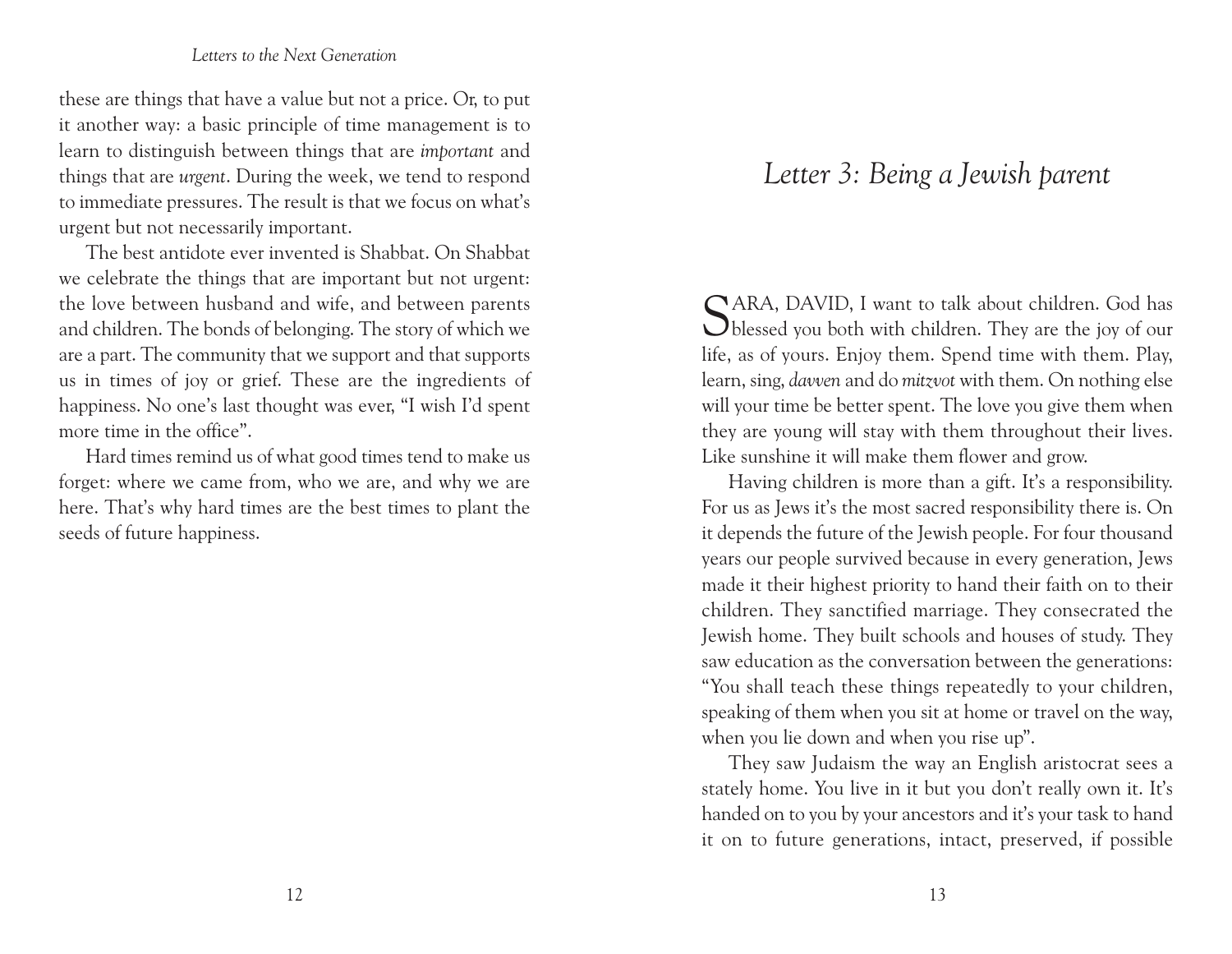#### *Letter 3: Being a Jewish parent*

#### *Letters to the Next Generation*

beautified and enhanced, and you do so willingly because you know that this is your legacy. It's what makes your family different, special. To lose it, sell it or let it fall into ruins, would be a kind of betrayal.

And that is the point. Today, on average throughout the Diaspora, one young Jew in two is deciding not to marry another Jew, build a Jewish home, have Jewish children and continue the Jewish story. That is tragic.

Your mother and I didn't spend too much time talking to you about our own family histories. But the truth is that virtually every Jew alive today has a history more remarkable than the greatest novel or family saga. It tells of how they were expelled from one country after another, how they lost everything and had to begin again. They were offered every blandishment to convert, but they said 'No'. They sacrificed everything to have Jewish grandchildren. And today when being a Jew demands almost no sacrifice, when we are freer to practise our faith than ever before, Jews are forgetting what it takes to have Jewish grandchildren.

So how do you hand your values on? By showing your children what you love. Rabbi Moshe Alshich, the sixteenth century rabbi, asked in his commentary to the *Shema*, "How do we 'teach these things' to our children? How can we be sure that they will learn?" His reply? "The answer lies in the verse two lines earlier: "You shall love the Lord your God with all your heart, all your soul and all your might". What we love, they will love.

There are many reasons for the high rates of assimilation in Jewish life, but one is fundamental. We are heirs to several generations of Jews who were ambivalent about being Jewish. I don't pass judgment on them, neither should you. Between the 1880s and the 1930s they lived through an age of antisemitism. Then came the Holocaust. Who would blame anyone in those days for saying, as did Heinrich Heine, "Judaism isn't a religion, it's a misfortune".

But we are long past those days. One of the greatest gifts you can give your children is to let them see you carry your identity with pride. Your mother and I tried to show you as best we could that for us Judaism is our legacy, our stately home, our gift from those who came before us; the greatest attempt in all of history to create a life of justice, compassion and love as a way of bringing the Divine presence down from heaven to earth so that it etches our lives with the soft radiance of eternity.

We can't live our children's lives for them. They are free. They will make their own choices. But we can show them what we love. If you want Jewish grandchildren, love Judaism and live in it with a sense of privilege and joy.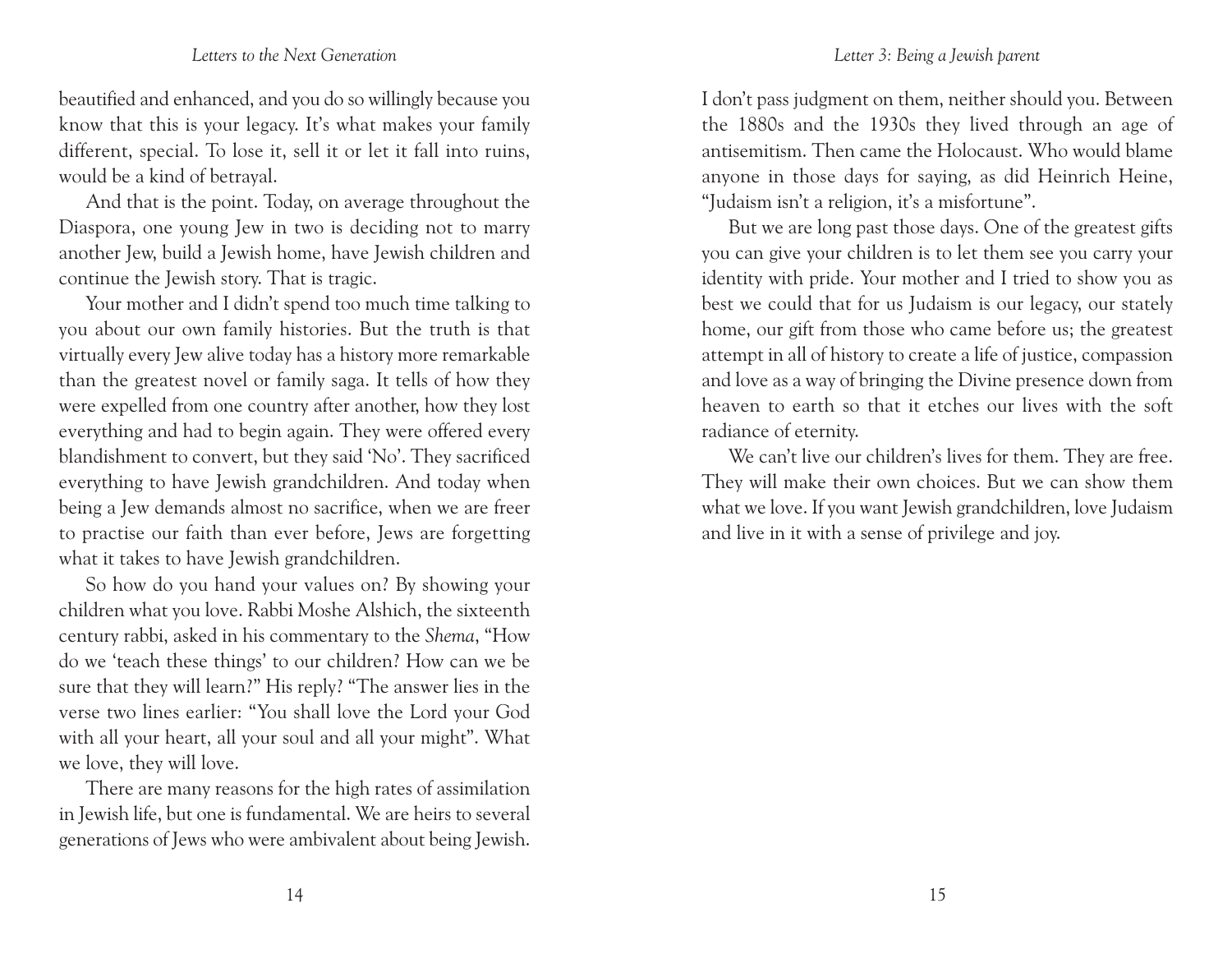#### *Letter 4: Jewish education*

## *Letter 4: Jewish education*

SARA, DAVID, send your children to Jewish schools.<br>They are the pride of our community. They are our best investment in the Jewish future. A generation ago, Jewish schools were often seen as second-best. They're where you sent your children if they couldn't get in elsewhere. Today, rightly, they are a first choice for many. That is a tribute to their excellence.

But they are more than that. For Jews, education is not just what we know. It's *who we are*. No people ever cared for education more. Our ancestors were the first to make education a religious command, and the first to create a compulsory universal system of schooling – eighteen centuries before Britain. The rabbis valued study as higher even than prayer. Almost 2,000 years ago, Josephus wrote: "Should anyone of our nation be asked about our laws, he will repeat them as readily as his own name. The result of our thorough education in our laws from the very dawn of intelligence is that they are, as it were, engraved on our souls."

The Egyptians built pyramids, the Greeks built temples, the Romans built amphitheatres. Jews built schools. They knew that to defend a country you need an army, but to defend a civilisation you need education. So Jews became the people whose heroes were teachers, whose citadels were schools, and whose passion was study and the life of the mind. How can we deprive our children of that heritage?

Can you really be educated without knowing Shakespeare or Mozart or Michelangelo or the basic principles of physics, economics or politics? Can you be an educated Jew without at least a basic familiarity with Tanakh and Talmud, the classic Torah commentaries, the poetry of Judah Halevi, the philosophy of Maimonides, and the history of the Jewish people? Jews in Eastern Europe used to say, "To be an *apikores* (heretic) is understandable, but to be an *am ha'aretz* (ignoramus) is unforgiveable".

My children, I hope we taught you enough to know that the first duty of a Jewish parent is to ensure that their children have a Jewish education. For almost a century that whole value-system was in disarray because Jewish life was in disarray. Jews were in flight from persecution, first from Eastern Europe, then from Western Europe, then from Arab lands. They were preoccupied by rebuilding their lives and ensuring that their children were integrated into the wider society. Jewish education was a casualty of those times. But not now. Today we've begun to recover something of the tradition. Yet our standards are still far too low.

The world is changing ever faster. In a single generation, nowadays, there is more scientific and technological advance than in all previous centuries since human beings first set foot on earth. In uncharted territory, you need a compass. That's what Judaism is. It guided our ancestors through good times and bad. It gave them identity, security, and a sense of direction. It enabled them to cope with circumstances more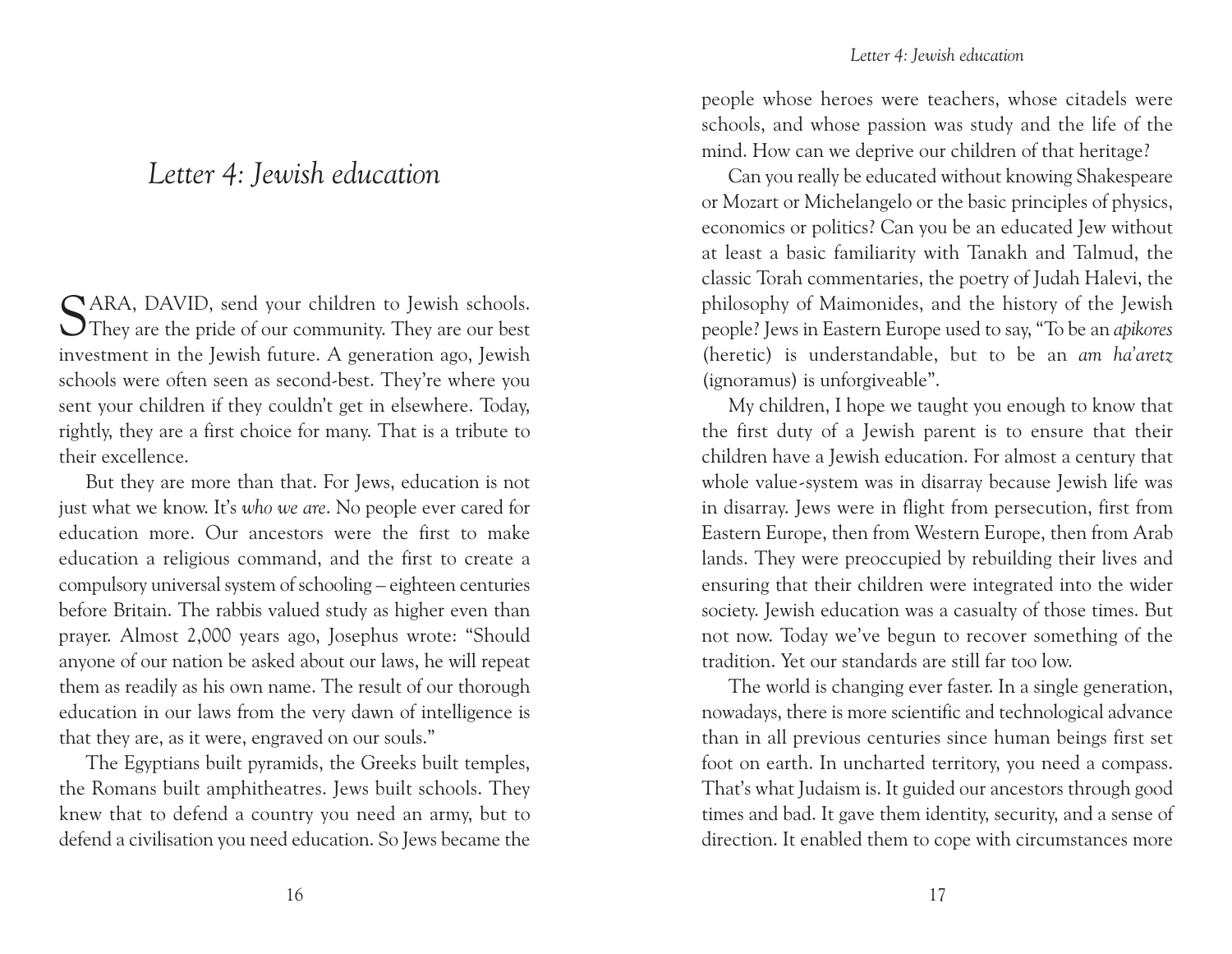varied than any other people have ever known. It lifted them, often, to heights of greatness. Why? Because Judaism is about learning. Education counts for more in the long run than wealth or power or privilege. Those who know, grow.

"All you children shall be taught of the Lord" said Isaiah, "and great shall be the peace of your children". Give your children a deep and wide Jewish education and you will be giving them the peace of knowing who they are and why.

There are only two other things more powerful still. First, practise at home what your children learn at school. Children need to see consistency. Otherwise they become confused, and eventually rebel.

Second, *let your children be your teachers*. Over the Shabbat table, let them share with you what they have learned at school during the week. You will be amazed at the pride you give them because you have allowed them to give something to you.

## *Letter 5: On being Jewish*

SARA, DAVID, you may wonder from time to time why your mother and I care so much about being Jewish. It's a fair question, and this is my honest answer: Somehow, long ago, Jews were touched and transformed by a truth greater than themselves.

They were the first to encounter God as a presence within yet beyond the universe. This changed everything, for if there is only one God and every human being is in His image, it means that every human being has non-negotiable dignity. It means that human life is sacred. It means that in some ultimate sense we are all equal. And if the universe is the free creation of the free God, then we, in His image, are also free. From this flowed the system we call morality and all it implies by way of personal and collective responsibility.

Jews were the first people to understand the significance of human responsibility and freedom, the first to conceive of a society of equal dignity, the first to understand that right matters more than might, and a whole list of other insights that eventually revolutionised Western civilisation. Judaism inspired two other religions, Christianity and Islam, that between them today count more than half the six billion people on earth as their adherents. And even when Jews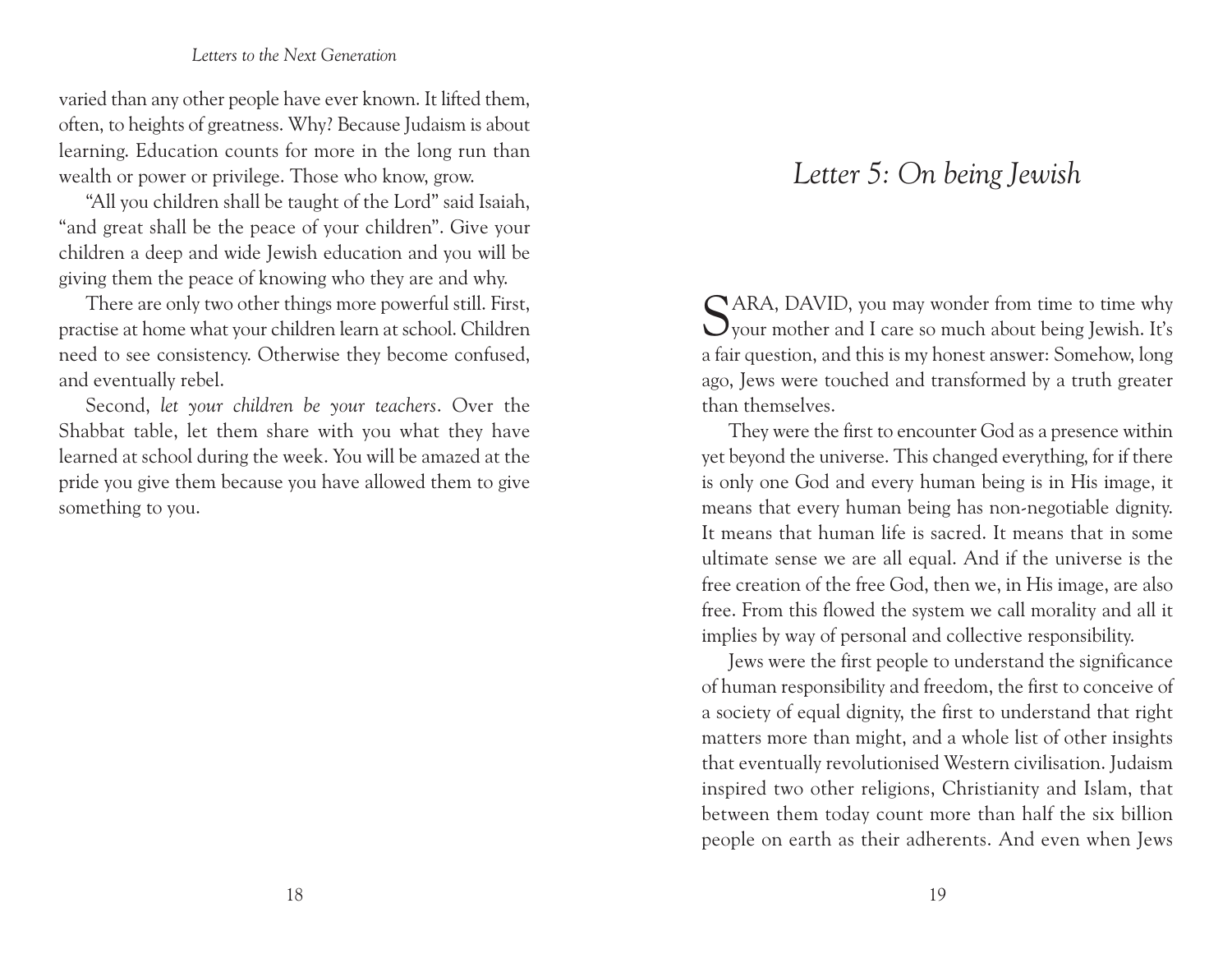rebelled against Judaism, they did so in world-changing ways: Spinoza, the founder of political liberalism, Karl Marx, the revolutionary, and Sigmund Freud, the doctor of the soul. I think all three were profoundly wrong, but they were all profound.

And Judaism is as relevant today as it ever was. Non-Jews admire Judaism for our strong families and communities, our commitment to education and the excellence of our schools, the emphasis we place on *chessed* and *tzedakah*, on practical acts of kindness and generosity. The Jewish voice is sought on questions of medical, social and business ethics. People respect Judaism for its wisdom and insight. It has integrity without fanaticism. It has strong principles without seeking to impose them on others. It has humour and humanity.

Of course, Judaism is demanding. There are so many laws, so many details, that you can sometimes lose sight of the big picture. It's like the first French impressionists. At first people could see only brushstrokes and confusion. It took time before they realised that Monet, Renoir, Pissarro and the rest were capturing the play of light on surfaces and producing a whole new way of seeing. Judaism can look like a blur of laws and customs, until you realise that it's a whole new way of living. *Halakhah*, Jewish law, is about translating the highest of ideals into the simplest of acts.

Here's the paradox: Most people think that more people would keep Judaism if only it were easier, less demanding. Why all the commandments, 613 of them? Wouldn't it be better if we made being Jewish simpler?

Let's see. Think of Pesach, Shavuot and Sukkot. Which of the three is kept, on average, by the greatest number of Jews? More people keep Pesach than Sukkot. More people keep Sukkot than Shavuot. That's true wherever you go in the Jewish world.

Now ask, which is the most demanding? Pesach is by far the most difficult. It involves cleaning the house, koshering the kitchen, using special utensils, and much else besides. Next comes Sukkot. You have to buy a *lulav* and *etrog*. You have to make a *Sukkah*. Easiest by far is Shavuot, which has no special *mitzvah*, unless you count staying up late on the first night for a *Tikkun*. So, *the harder a festival is to keep, the more people keep it*.

Now think of the hardest day of all, one in which there is no eating or drinking, no joy or celebration, on which you spend the entire day in shul, thinking of all the things you did wrong. A perfect formula, you would have thought, for making sure that no one keeps it at all.

But of course the opposite is true. Yom Kippur, when all these things happen, is the day on which more Jews come to shul than any other in the entire year.

It's counterintuitive but true: *the things we value most are the things that are the most demanding*. That's true of study; it's true at work; it's true in sport; and it's true in matters of the spirit. Things that cost us little, we cherish little. What matter most to us are the things we make sacrifices for. If Judaism had been easier, it would have died out long ago.

Never doubt that it's a privilege to be a Jew. Head for head our people have done more to transform the world than any other. There are easier ways to live, but none more challenging. God asks great things of our people. That's what made our people great.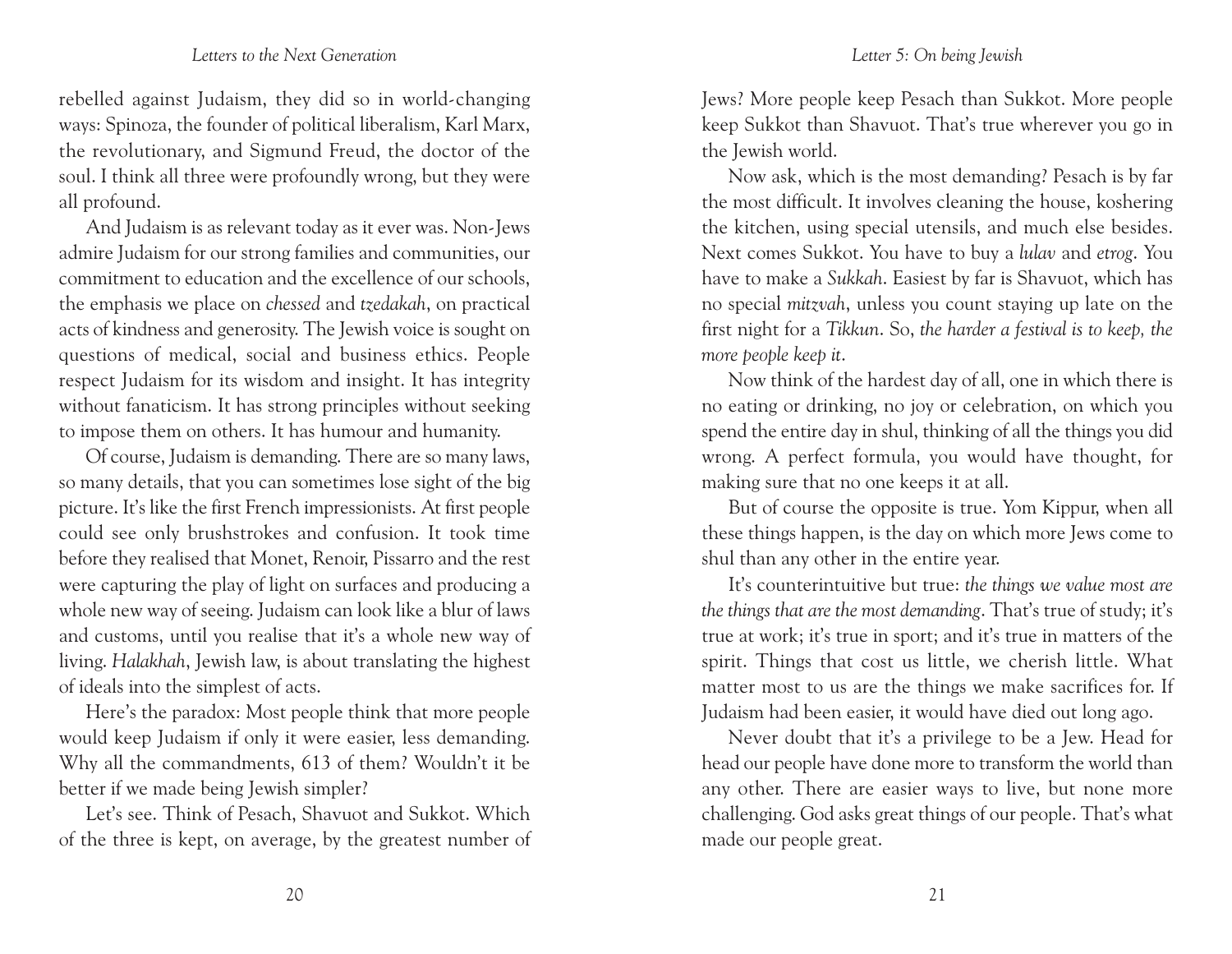## *Letter 6: Jewish wisdom*

DEAR SARA AND DAVID, wisdom is free, yet it is also the most expensive thing there is, for we tend acquire it through failure or disappointment or grief. That is why we try to share our wisdom, so that others will not have to pay the price for it that we paid. These are some of the things Judaism has taught me about life, and I share them with you:

- Never try to be clever. Always try to be wise.
- Respect others even if they disrespect you.
- Never seek publicity for what you do. If you deserve it, you will receive it. If you don't, you will be attacked. In any case, goodness never needs to draw attention to itself.
- When you do good to others, it is yourself, your conscience and your self-respect, that will be the beneficiary. The greatest gift of giving is the opportunity to give.
- In life, never take shortcuts. There is no success without effort, no achievement without hard work.
- Keep your distance from those who seek honour. Be respectful, but none of us is called on to be a looking glass for those in love with themselves.
- In everything you do, be mindful that God sees all we do. There is no cheating God. When we try to deceive others,

usually the only person we succeed in deceiving is ourself.

- Be very slow indeed to judge others. If they are wrong, God will judge them. If we are wrong, God will judge us.
- Greater by far than the love we receive is the love we give.
- It was once said of a great religious leader, that he was a man who took God so seriously that he never felt the need to take himself seriously at all. That is worth aspiring to.
- Use your time well. Life is short, too short to waste on television, computer games and unnecessary emails; too short to waste on idle gossip, or envying others for what they have, too short for anger and indignation; too short to waste on criticising others. "Teach us to number our days", says the Psalm, "that we may get a heart of wisdom". But any day on which you have done some good to someone has not been wasted.
- You will find much in life to distress you. People can be careless, cruel, thoughtless, offensive, arrogant, harsh, destructive, insensitive, and rude. That is their problem, not yours. Your problem is how to respond. "No one", a wise lady once said, "can make you feel inferior without your permission". The same applies to other negative emotions. Don't react. Don't respond. Don't feel angry, or if you do, pause for as long as it takes for the anger to dissipate, and then carry on with the rest of life. Don't hand others a victory over your own emotional state. Forgive, or if you can't forgive, ignore.
- If you tried and failed, don't feel bad. God forgives our failures as soon as we acknowledge them as failures – and that spares us from the self-deception of trying to see them as success. No one worth admiring ever succeeded without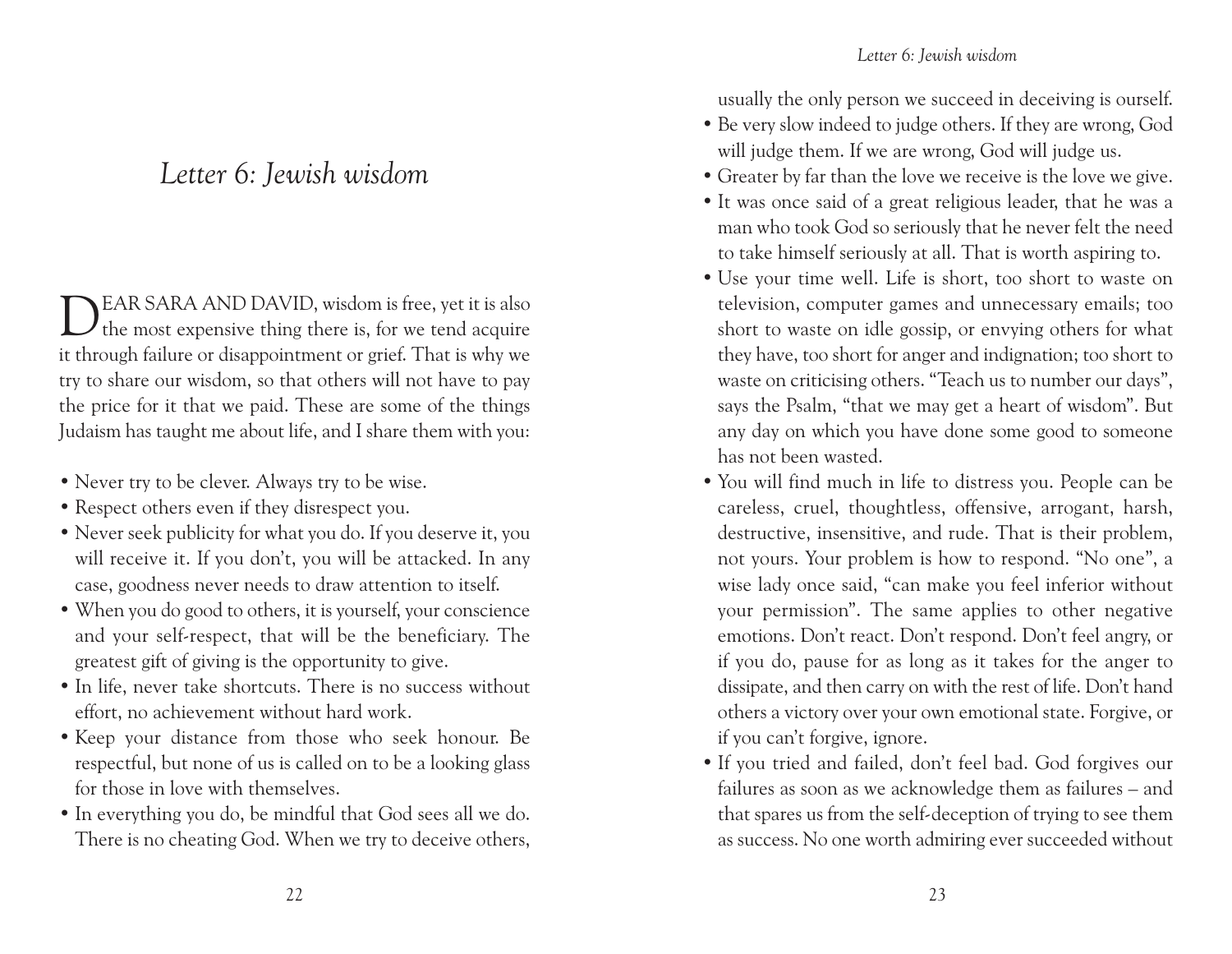many failures on the way. The great poets wrote bad poems; the great artists painted undistinguished canvases; not every symphony by Mozart is a masterpiece. If you lack the courage to fail, then you lack the courage to succeed.

- Always seek out the friendship of those who are strong where you are weak. None of us has all the virtues. Even a Moses needed an Aaron. The work of a team, a partnership, a collaboration with others who have different gifts or different ways of looking at things, is always greater than any one individual can achieve alone.
- Create moments of silence in your soul if you want to hear the voice of God.
- If something is wrong, don't blame others. Ask, how can I help to put it right?
- Always remember that you create the atmosphere that surrounds you. If you want others to smile, you must smile. If you want others to give, you must give. If you want others to respect you, you must show your respect for them. How the world treats us is a mirror of how we treat the world.
- Be patient. Sometimes the world is slower than you are. Wait for it to catch up with you, for if you are on the right path, eventually it will.
- Never have your ear so close to the ground that you can't hear what an upright person is saying.
- Never worry when people say that you are being too idealistic. It is only idealistic people who change the world, and do you really want, in the course of your life, to leave the world unchanged?
- Be straight, be honest, and always do what you say you are going to do. There really is no other way to live.

## *Letter 7: Living Jewishly*

IN MY LAST LETTER I spoke about some of the things I learned from Judaism about life. In this, I want to share N MY LAST LETTER I spoke about some of the things I some of the things I have learned from life about Judaism.

- Never ever be embarrassed about being a Jew. Our people has survived so long and contributed so much, that you should see being Jewish as an honour and a responsibility.
- Some people look down on Jews: they always have. In which case, we have to walk tall, so that, to see our face, they are forced to look up.
- Never compromise your principles because of others. Don't compromise on kashrut or any other Jewish practise because you happen to find yourself among non-Jews or non-religious Jews. *Non-Jews respect Jews who respect Judaism. They are embarrassed by Jews who are embarrassed by Judaism.*
- Never look down on others. Never think that being Jewish means looking down on gentiles. It doesn't. Never think that being a religious Jew entitles you to look down on nonreligious Jews. It doesn't. The greatest Jew, Moses, was also, according to the Torah, "the humblest person on the face of the earth". Humility does not mean self-abasement. True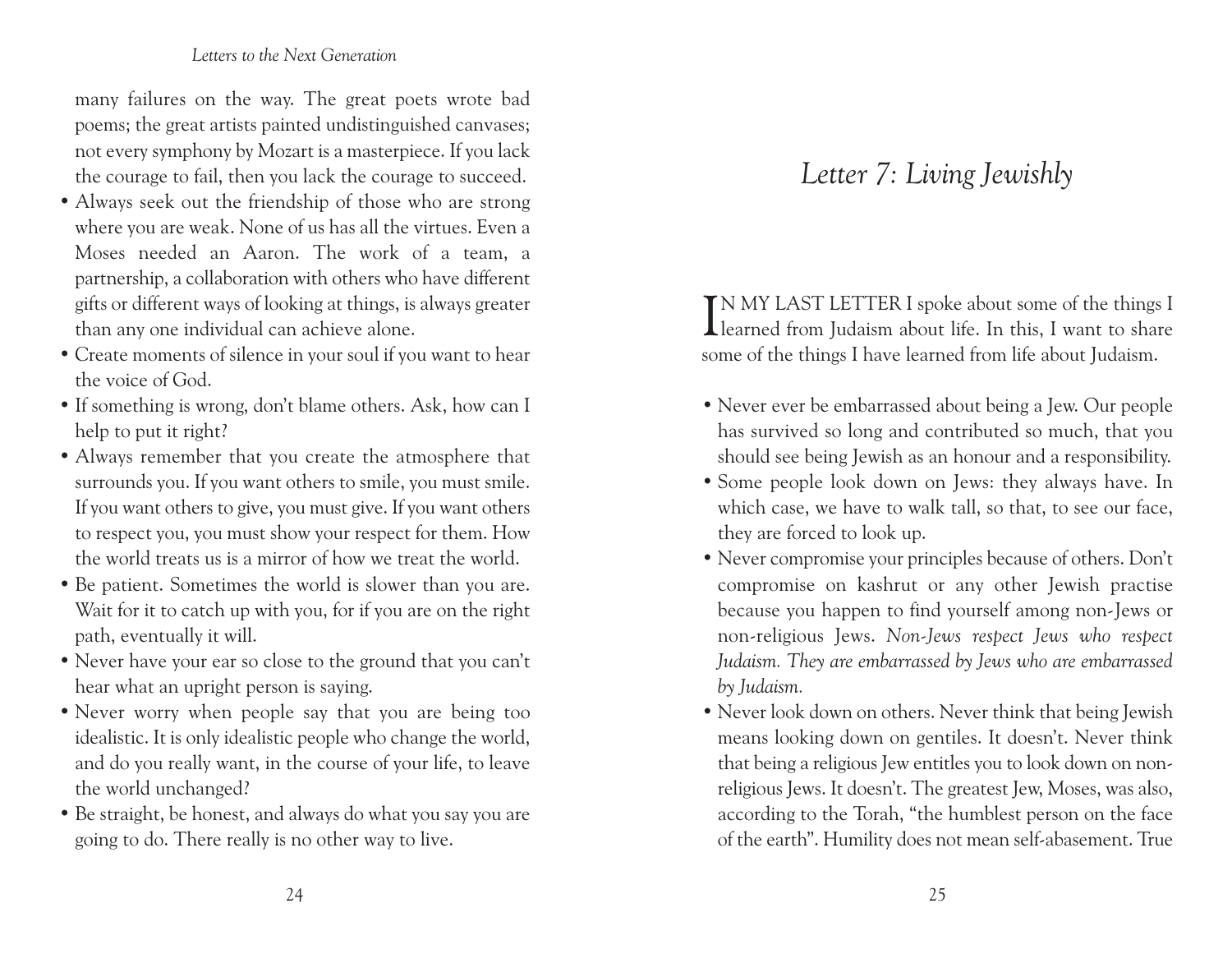humility is the ability to see good in others without worrying about yourself.

- Never stop learning. I once met a woman who was 103 and yet who still seemed youthful. What, I asked her, was her secret? She replied, "Never be afraid to learn something new". Then I realised that learning is the true test of age. If you are willing to learn, you can be 103 and still young. If you aren't, you can be 23 and already old.
- Never confuse righteousness with self-righteousness. They sound similar, but they are opposites. The righteous see the good in people; the self-righteous see the bad. The righteous make you feel bigger; the self-righteous make you feel small. The righteous praise; the self-righteous criticise. The righteous are generous; the self-righteous, grudging and judgmental. Once you know the difference, keep far from the self-righteous, who come in all forms, right and left, religious and secular. Win the respect of people you respect, and ignore the rest.
- Whenever you do a *mitzvah*, stop and be mindful. Every *mitzvah* is there to teach us something, and it makes all the difference to pause and remember why. Mindless Judaism is not good for the soul.
- When you *davven*, reflect carefully on the meaning of the words. Remember too that in *davenning* we are part of a four-thousand-year-old choral symphony, made up of the voices of all the Jews of all the countries in all the centuries who said these words. Some said these prayers in the midst of suffering; others as they faced exile and expulsion; some even said them in the concentration camps. They are words sanctified by tears, but now we are saying them in

the midst of freedom. The prayers of our ancestors have come true for us. Therefore our prayers honour them as well as God, for without them we would not today be Jews, and without us carrying on their tradition, their hopes would have been in vain.

- Don't worry if you can't keep up with the congregation. One word said from the heart is greater than a hundred said without understanding or attention.
- Always be willing to share your Judaism. On Shabbat or the festivals, invite guests into your home. Once a week, learn with people who know less than you. The difference between material and spiritual goods is this: with material things – like wealth or power – the more you share, the less you have. With spiritual things – like knowledge or friendship or celebration – the more you share, the more you have.
- Never be impatient with the details of Jewish life. *God lives in the details*. Judaism is about the poetry of the ordinary, the things we would otherwise take for granted. Jewish law is the sacred choreography of everyday life.
- God lives in the space we make for him. Every *mitzvah* we do, every prayer we say, every act of learning we undertake, is a way of making space for God.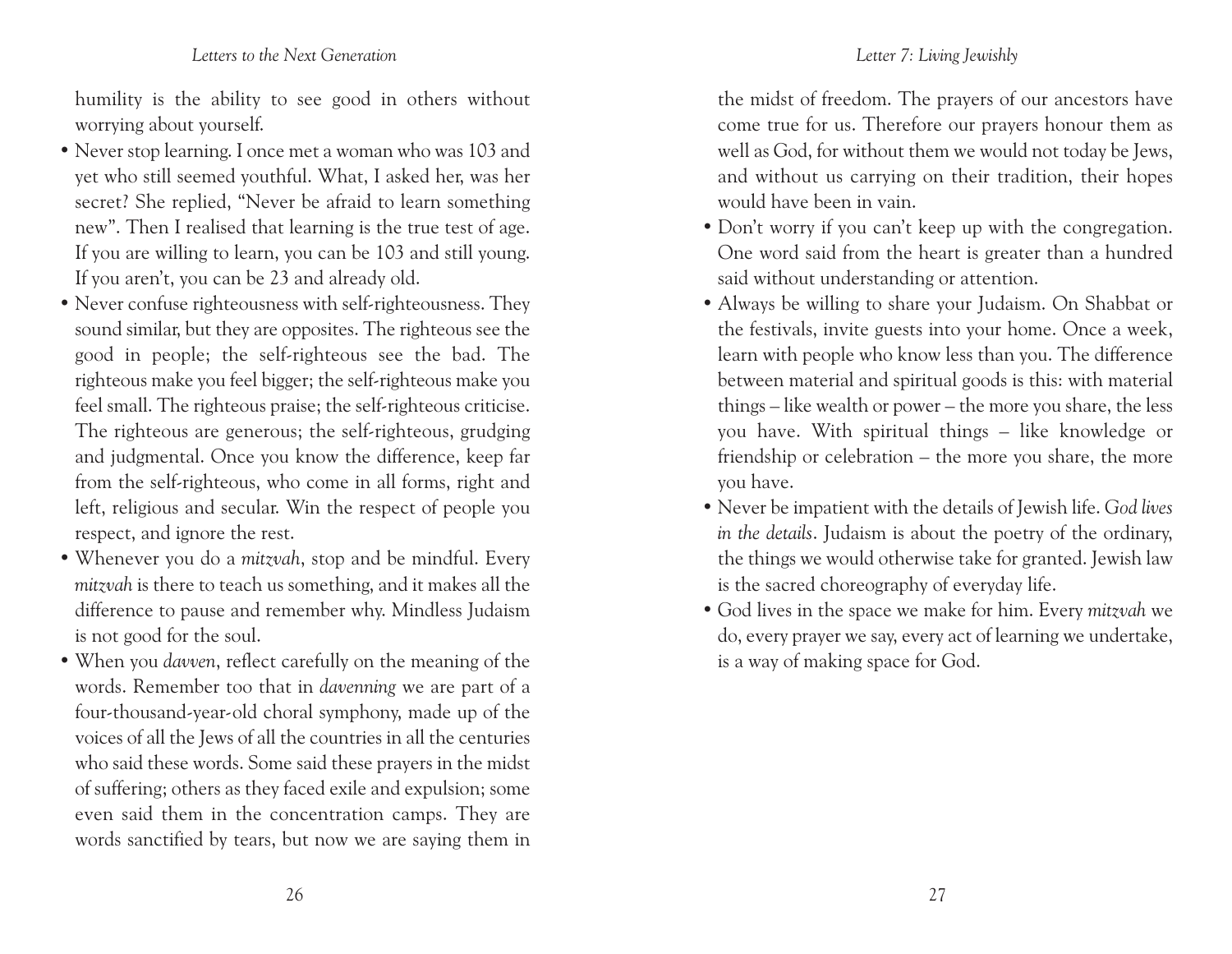## *Letter 8: Faith*

SARA, DAVID, these are difficult times, times of risk and danger, recession and uncertainty. Don't think I am being naïve if I say: these are the times when we need faith. Not blind faith, naïve optimism, but the kind of faith that says, we are not helpless and we are not alone.

The Jewish people have been around for longer than almost any other. We have known our share of suffering. And still we are here, still young, still full of energy, still able to rejoice and celebrate and sing. Jews have walked more often than most through the valley of the shadow of death, yet they lost neither their humour nor their hope.

Faith is not certainty; it is the courage to live with uncertainty. Faith does not mean seeing the world as you would like it to be; it means seeing the world exactly as it is, yet never giving up the hope that we can make it better by the way we live – by acts of *chein* and *chessed*, graciousness and kindness, and by forgiveness and generosity of spirit.

In Judaism, faith does not mean "believing six impossible things before breakfast". No faith respects human intelligence more. Jews argue: we take nothing for granted. We say, "The Lord is my shepherd", yet no Jew is a sheep. We are commanded to teach our children to ask questions.

Ours is a questioning religion. What then is faith?

Faith is the knowledge that we are here for a reason, and that in our journey through life God is with us, lifting us when we fall, forgiving us when we fail, believing in us more than we believe in ourselves. This is not wishful thinking. It is a fact. But it is not a simple fact.

Just as we have to train ourselves to listen to great music or appreciate great art, so we have to train ourselves to sense the presence of God in our lives. That training comes in two forms. One is Torah, the other is *mitzvot*. Through Torah we learn what God asks of us. Through *mitzvot*, we practise doing God's will. That is how we open ourselves to God. Faith allows us to take risks and face the future without fear.

Sometimes we think that matters of the spirit are insubstantial compared to the battles of the real world. But consider this: the financial collapse came about because of a loss of *confidence* in institutions. Banks stopped lending because of a breakdown in *trust* in the ability of borrowers to repay. Trust and confidence are spiritual things, yet the market depends on them. The word 'credit' comes from the Latin 'credo', which means, *Ani maamin*, 'I believe'.

After an earlier great crash, Franklin D. Roosevelt famously said, "The only thing we have to fear is fear itself". Faith defeats fear, and gives us the confidence to survive every loss and begin again. Don't believe that faith is a small thing. It isn't. Whatever else you do in the coming year, practise your faith and renew it daily. The Jewish people kept faith alive. Faith kept the Jewish people alive.

So what do you do if, God forbid, you find yourself in the midst of crisis? You lose your job. You miss the promotion you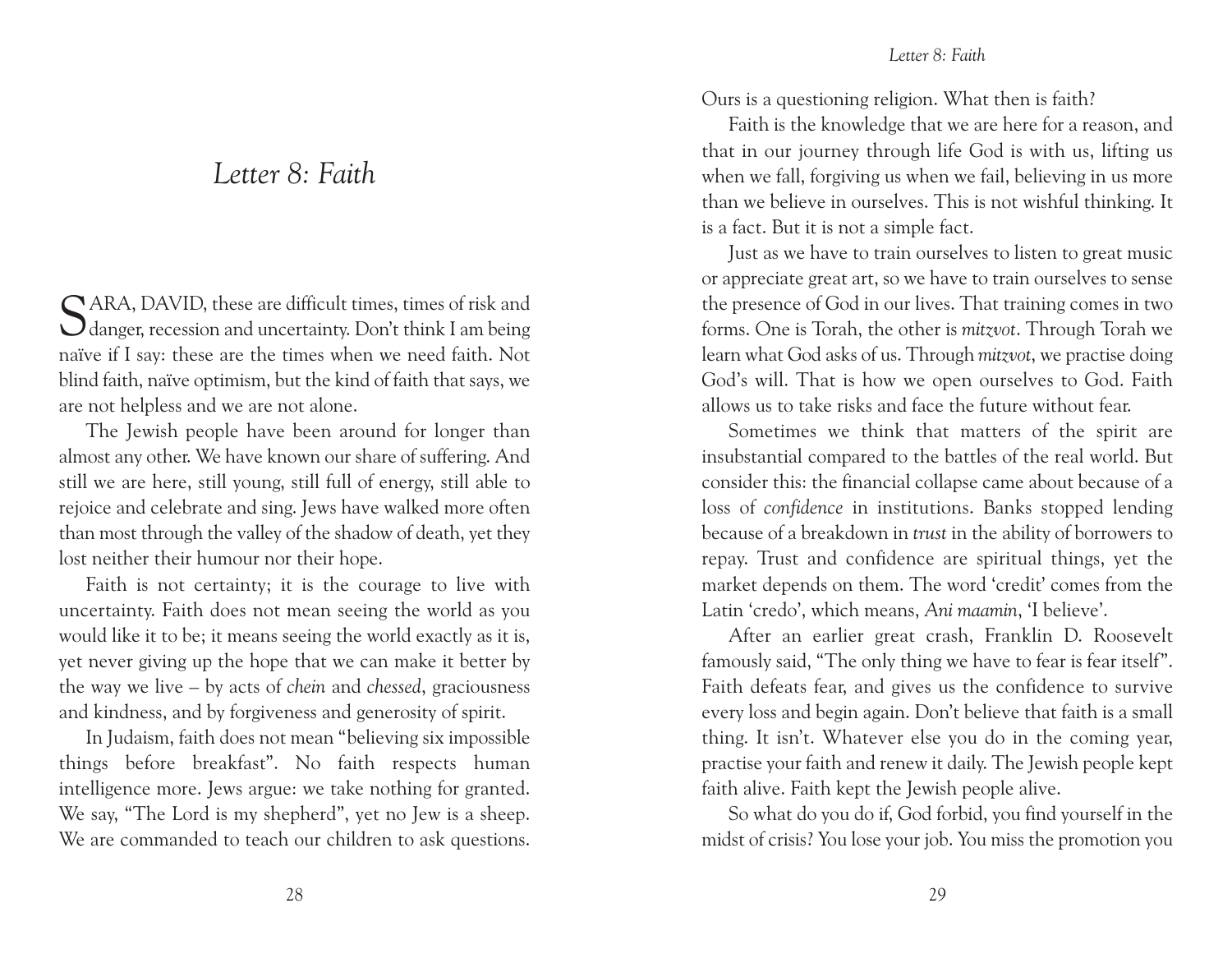were expecting. You find yourself with a medical condition that requires a major change of lifestyle. You make a bad investment decision that costs you dearly. You find an important relationship in your life under stress. Any of the thousand natural shocks that flesh is heir to, can plunge you without warning into crisis. How do you survive the trauma and the pain?

There's one biblical passage that's deeply helpful. It's the famous, enigmatic story in Genesis 32 in which, at night, Jacob wrestles with an unknown, unnamed adversary: "Jacob was left alone, and a man wrestled with him till daybreak". It was this passage that gave the Jewish people their name, Israel, meaning, "One who struggles with God and with man and prevails". The key phrase is when Jacob says to the stranger, "I will not let you go until you bless me". *Within every crisis lies the possibility of blessing*. Events that at the time were the most painful, are also those that in retrospect we see most made us grow.

Crisis forces us to make difficult but necessary decisions. It makes us ask, "Who am I and what really matters to me?" It plunges us from the surface to the depths, where we discover strengths we didn't know we had, and a clarity of purpose we had hitherto lacked. So you have to say to every crisis, "I will not let you go until you bless me".

The struggle isn't easy. Though Jacob was undefeated, he "limped". Battles leave scars. Yet God is with us even when He seems to be against us. For if we refuse to let go of Him, He refuses to let go of us, giving us the strength to survive and emerge stronger, wiser, blessed.

#### *Letter 8: Faith*

The oldest question in religion is: "Why do bad things happen to good people?" But there are two ways of asking this question. The first is, "Why has God done this to me?" Never ask this question, because we will never know the answer. God cares for us, but He also cares for everyone and everything. We think of now; God thinks of eternity. We could never see the universe from God's point of view. So we will never find the answer to the question: "Why me?"

But there is another way of asking the question. "Given that this has happened, what does God want me to learn from it? How is He challenging me to grow? How is He calling on me to respond?" Asking it this way involves looking forward, not back. "Why did God do this?" is the wrong question. The right one is: "How shall I live my life differently because this has happened?"

That is how to deal with crisis. Wrestle with it, refusing to let it go until it blesses you, until you emerge stronger, better or wiser than you were before. *To be a Jew is not to accept defeat*. That is the meaning of faith.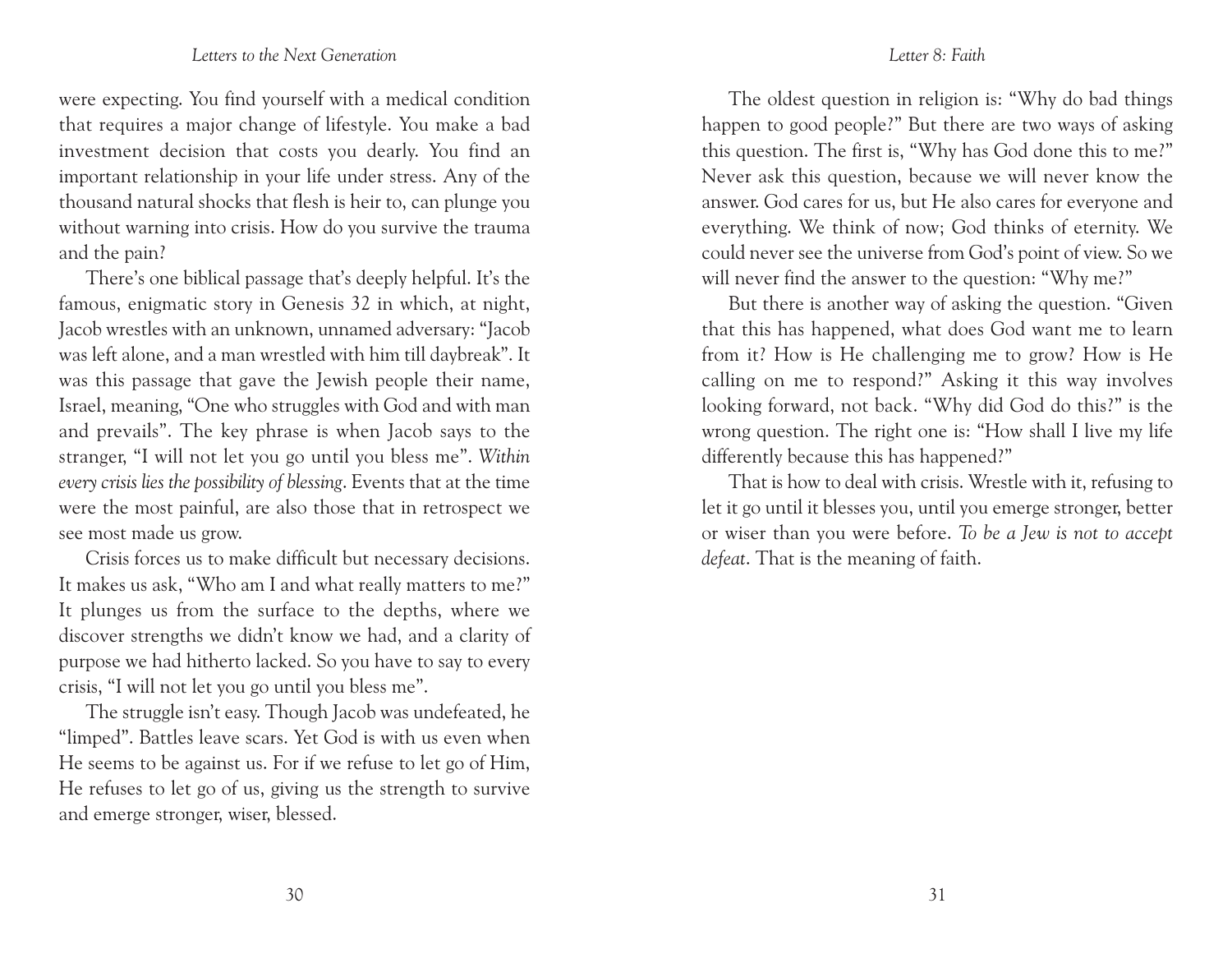## *Letter 9: Making a blessing over life*

SARA, DAVID, Yom Kippur is the day on which we give a reckoning of our life, remembering how short life is, and how important it is, therefore, to live it well. "Teach us to number our days", says the Psalm, "that we may get a heart of wisdom".

What we know we can lose, we learn to cherish. That's why the Jewish people at the dawn of its history suffered slavery so that ever after they would value freedom and fight for it. It's why Abraham had to come almost to the point of losing his child, so that Jews would love and cherish children. Those lessons were so deep – burned into our collective unconscious – that they've lasted for thousands of years.

It's no small thing that on the holiest day of the Jewish year *we think about the possibility of death, so that for the rest of the year we will love life*. Jews are the people who more than any other see God in life – this life, down here on earth.

Many other religions didn't do this. They thought that God was to be found in life-after-death, or in a monastic retreat, or in mystical ecstasy. For them the holy was *somewhere else*. For us the holy is in the here-and-now. The Jewish toast is *le-chayim*, "To life". Moses' great command was *Uvacharta va-chayyim*, "Choose life". From Rosh Hashanah to Yom Kippur we pray: "Remember us for life, King who delights in life, and write us in the Book of Life for Your sake, God of life".

To find God you don't need to climb mountains, cross oceans or travel to a fabled land. God is in the breath we breathe, the acts we do, the prayers we say, the love we give. God, vaster than the universe, is closer to us than we are to ourselves. Our first prayer every morning is *Modeh Ani*, "I thank You, living and eternal King, who has restored my soul in mercy". Thank You, God, for giving me back my life.

The whole of Judaism is a sustained discipline in *not taking life for granted*: the thanks we say in our prayers, the blessings we make over every pleasure, the way kashrut turns eating into a holy act and the laws of Jewish family life sanctify the act of love. Shabbat stops us from travelling through life so fast that we never get to enjoy the view.

The financial crash should teach us something. You can invest in the stock exchange, but the market can crash. You can invest in a house but prices can fall. You can follow secular trends but they can deceive and disappoint and leave you counting the cost. The best investment is in a life well lived, a life of meaning and principle and purpose, if possible framed by a happy marriage, a warm and embracing family, and a strong and supportive community.

Judaism helps us find these things. It sanctifies our families and homes. It gives us values to share with our children. As a way of life, it's been tested for longer than any other. As a source of wisdom, it is unparalleled in its depth and breadth.

Judaism gives us roots to keep us grounded and wings to help us fly. *Mitzvot* train us in healthful habits of the heart.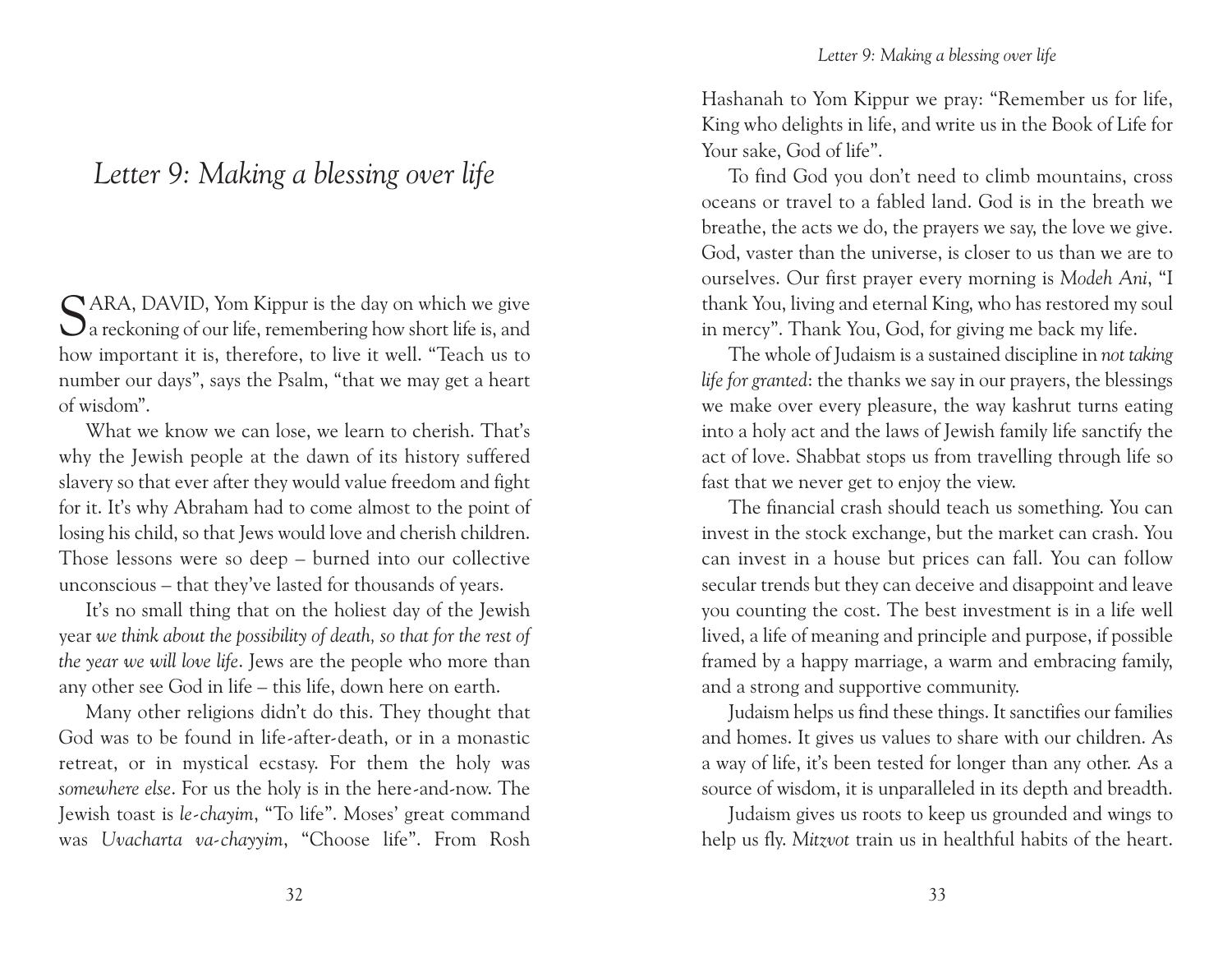Prayer is the renewable energy of the soul, and faith is its satellite navigation system. Every blessing we make is a way of saying Yes to life. God is the God of life and Judaism is the religion of life.

Throughout history the pendulum has swung between two kinds of society: puritanical cultures that distrust pleasure, and hedonistic cultures that worship it. We do something better than either: we *sanctify* pleasure, taking our most physical drives and dedicating them to God. There are many faiths throughout the world, but none that has led a tiny people for so long, so profoundly, to find joy in life.

And yes, life can be hard and full of the possibility of loss, pain, disappointment and grief. But the solution is not to avoid taking risks. It is to cultivate the things that give us strength: the love of family and friends, the support of a community, the habit of prayer that allows us to lean on God, and the faith that God has faith in us, forgiving our faults and giving us the strength, after every failure, to begin again.

Judaism was the first religion in history to place love at the heart of the spiritual life: Love the Lord your God with all your heart, all your soul and all your might. Love your neighbour. Love the stranger. The greatest love song in all religious literature is *Shir ha-Shirim*, The Song of Songs.

And what we love most – because that is where God is to be found – is life itself. That is our greatest strength. It enabled our ancestors to survive every persecution. It helped Holocaust survivors to survive. It gave the Jewish people the courage to rebuild the land and state of Israel. That's why our greatest prayer on this day of days is: "Write us in the Book of Life". We don't ask for wealth or fame, stardom or

success. We don't pray to be spared trials and tribulations. We just ask for life.

That is what Judaism is: a life of love and a love of life. All the rest is commentary.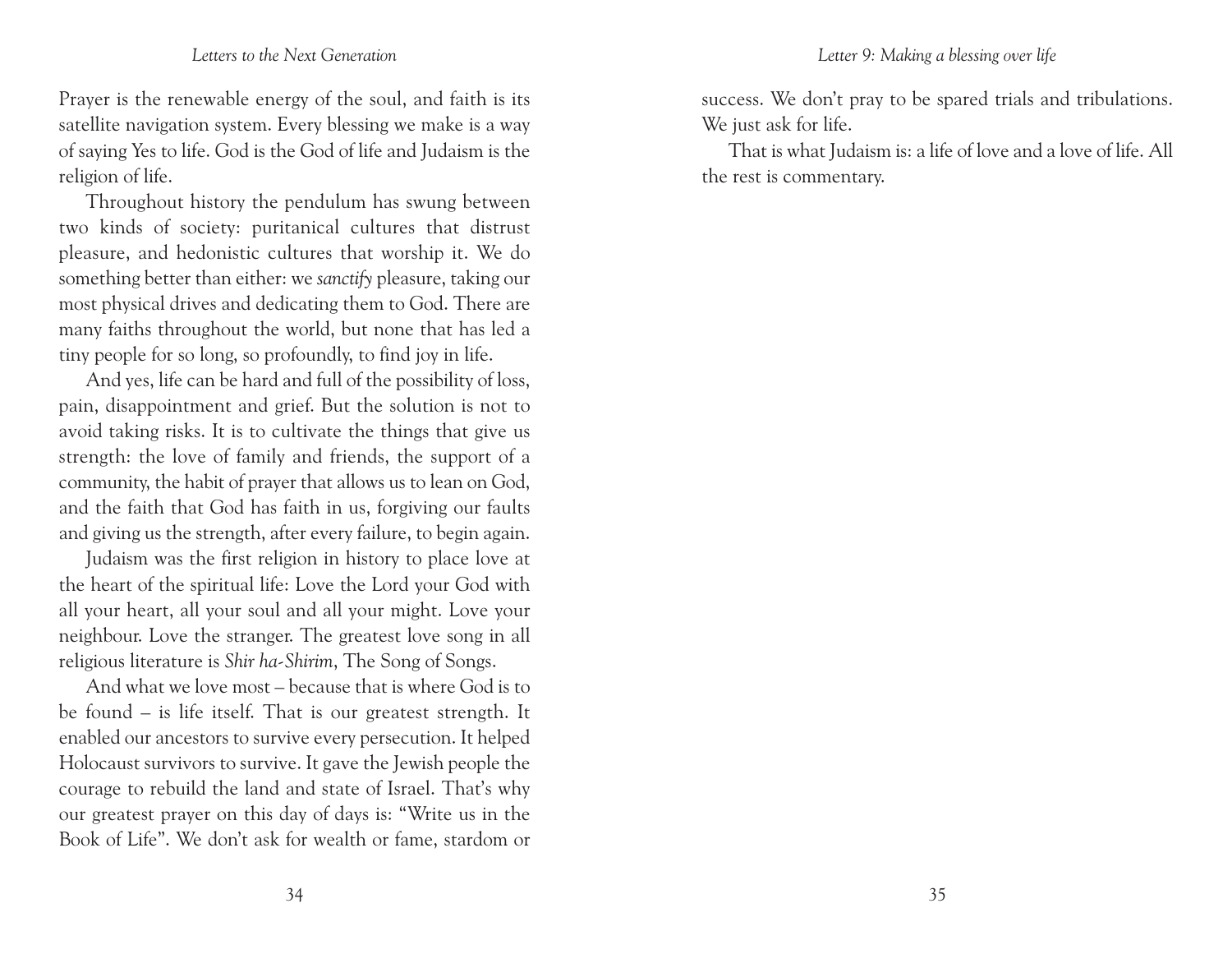## *Letter 10: Finding happiness*

 $\bigcap$  ARA, DAVID, not everything in the coming year will be under our control. It never is. "On Rosh Hashanah it is written and on Yom Kippur it is sealed …" The book is being written now but we don't get to read it in advance. Even in the twenty-first century, when human beings have decoded the genome and photographed the birth of galaxies, there is one thing not even the greatest Nobel prize-winning scientist knows: what tomorrow will bring. We live with uncertainty. That is the human condition and always will be.

But what matters *will* be under our control. How will we act and react? Will we behave honourably, graciously, generously? Will we help others? Will we make sacrifices for the sake of our ideals? Will we live for something bigger than the self? Will we honour, praise, respect, admire? Will we give hospitality to the lonely, comfort to the bereaved, and support to those in need? Will we give our family time? Will we give our soul the space to breathe? Will we love and thank God? Will we enhance other people's lives?

These are the questions we should ask ourselves on Yom Kippur. For it is not what happens to us on which our happiness depends. It depends on *how we respond* to what happens to us. So in this, my last letter to you before Yom Kippur, let me share with you ten secrets I've learned from Judaism. They will bring you happiness whatever fate has in store for you in the coming year.

1. *Give thanks*. Once a day, at the beginning of the morning prayers, thank God for all He has given you. This alone will bring you halfway to happiness. We already have most of the ingredients of a happy life. It's just that we tend to take these for granted and concentrate instead on our unfulfilled desires. Giving thanks in prayer focuses attention on the good and helps us keep a sense of proportion about the rest. It's better than shopping – and cheaper too.

2. *Praise*. Catch someone doing something right and say so. Most people, most of the time, are unappreciated. Being recognised, thanked and congratulated by someone else is one of the most empowering things that can happen to us. So don't wait for someone to do it for you: do it for someone else. You will make their day, and that will help make yours. *Alenu leshabe'ach* means, "It's our duty to praise".

3. *Spend time with your family*. Keep Shabbat, so that there is at least one time a week when you sit down to have a meal together with no distractions – no television, no phone, no email, just being together, talking together, celebrating one another's company. Happy marriages and families need dedicated time.

4. *Discover meaning*. Take time, once in a while, to ask the Yom Kippur questions, "Why am I here? What do I hope to achieve? How best can I use my gifts? What would I wish to be said about me when I am no longer here?" Finding meaning is essential to a fulfilled life – and how will you find it if you never look? If you don't know where you want to be,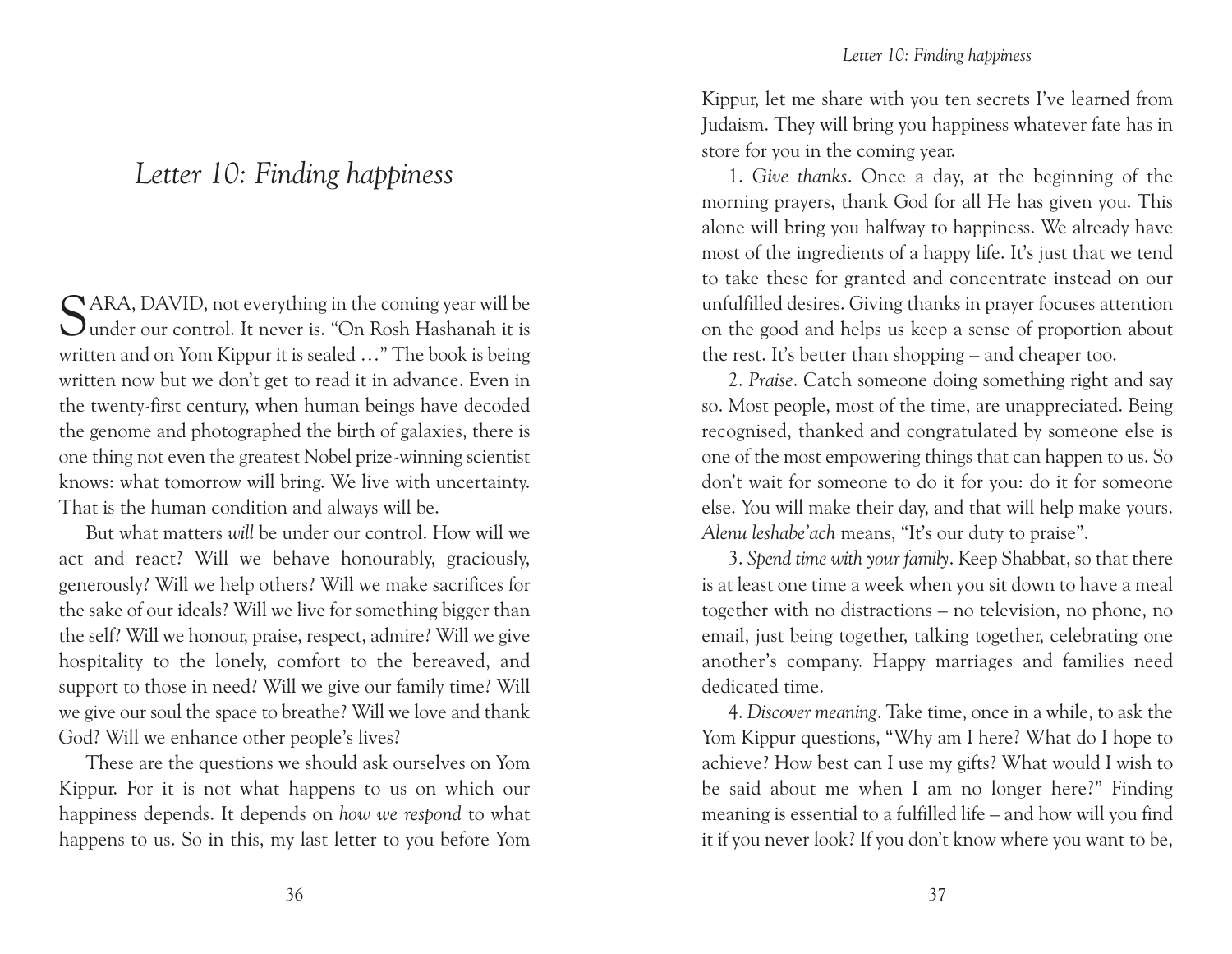you will never get there however fast you run.

5. *Live your values*. Most of us believe in high ideals, but we act on them only sporadically. The best thing to do is to establish habits that get us to enact those ideals daily. That is what *mitzvot* are: ideals in action, constantly rehearsed.

6. *Forgive*. This is the emotional equivalent of losing excess weight. Life is too short to bear a grudge or seek revenge. Forgiving someone is good for them but even better for you. The bad has happened. It won't be made better by your dwelling on it. Let it go. Move on.

7. *Keep growing*. Don't stand still, especially in the life of the spirit. The Jewish way to change the world is to start with yourself. Anne Frank once wrote: "How wonderful it is that nobody need wait a single moment before starting to improve the world".

8. *Learn to listen*. Often in conversation we spend half our time thinking of what we want to say next instead of paying attention to what the other person is saying. Listening is one of the greatest gifts we can give to someone else. It means that we are open to them, that we take them seriously, that we accept graciously their gift of words. The keyword in Judaism is *Shema*, which simply means "Listen".

9. *Create moments of silence in the soul*. Liberate yourself, if only five minutes daily, from the tyranny of technology, the mobile phone, the laptop and all the other electronic intruders. Remember that God is in every breath we breathe. Inhale the heady air of existence, and feel the joy of being.

10. *Transform suffering*. When bad things happen to you, use them to sensitise you to the pain of others. The people who survived tragedy and became stronger as a result did not

ask, "Who did this to me?" They asked, "What does this allow me to do that I could not have done before?" They didn't curse the darkness; instead they lit a candle. They refused to become victims of circumstance. They became, instead, agents of hope.

Life's too full of blessings to waste time and attention on artificial substitutes. Live, give, forgive, celebrate and praise: these are still the best ways of making a blessing over life, thereby turning life into a blessing.

Sara, David, our beloved children: you will never know how many blessings you have given your mother and me. The best we can give you is to pray that God help you to be a blessing to others. Be the best you can, be an ambassador for Judaism and the Jewish people, use each day to do something demanding, and never be afraid to learn and grow.

We love you. May God write you and your children in the Book of Life.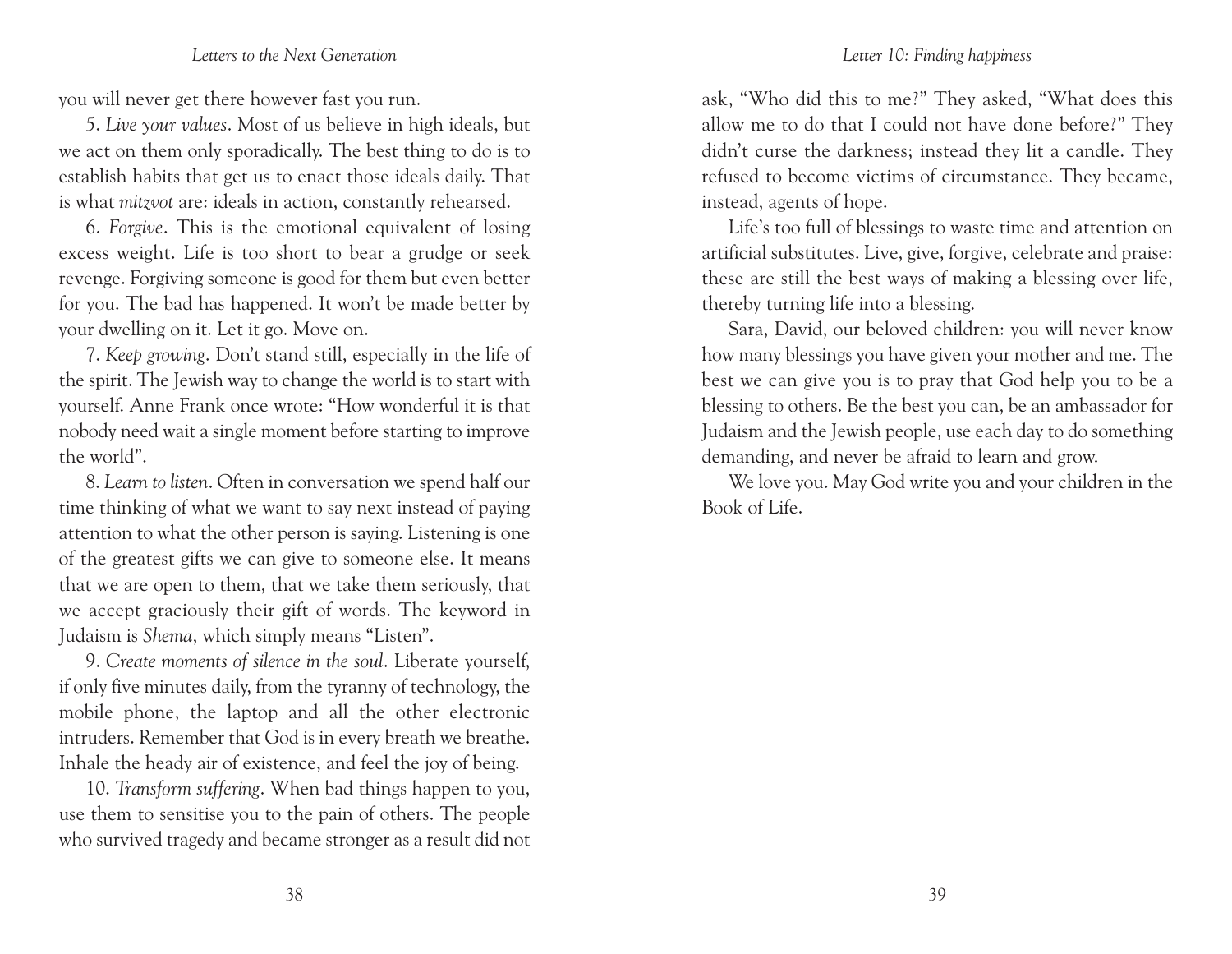The front cover illustration is "The Book of Life II" by Shraga Weil.

Weil was born in Nitra, Czechoslovakia in 1918, and studied at the Academy of Art in Prague. He produced his first graphic works during World War II, which he spent as a prisoner. After the war, he sailed for Israel on an illegal immigrant ship. He arrived in Israel in 1947 and became a member of Kibbutz Ha'ogen, where he lived and worked until his death on 20 February 2009.

His works include the doors of the main entrance to the Knesset and the President's residence in Jerusalem, the ceramic walls of the Great Synagogue in Tel Aviv and the wooden panels in the Israel hall at the Kennedy Center in Washington DC. His work blends modernism and tradition, and is marked by his vivid use of biblical and rabbinic motifs. In 1959 he was awarded the Dizengoff Prize.

In this serigraph, Weil blends images of the Book of Life, an open window expressing the possibilities of the future, and blazing light and green leaves symbolising the Jewish rebirth, individual and collective, he experienced in Israel.

It is reproduced courtesy of the Safrai Gallery in Jerusalem, www.safrai.com, where many of his serigraphs and posters can be purchased.

Design by Maven, www.mavendesign.co.uk